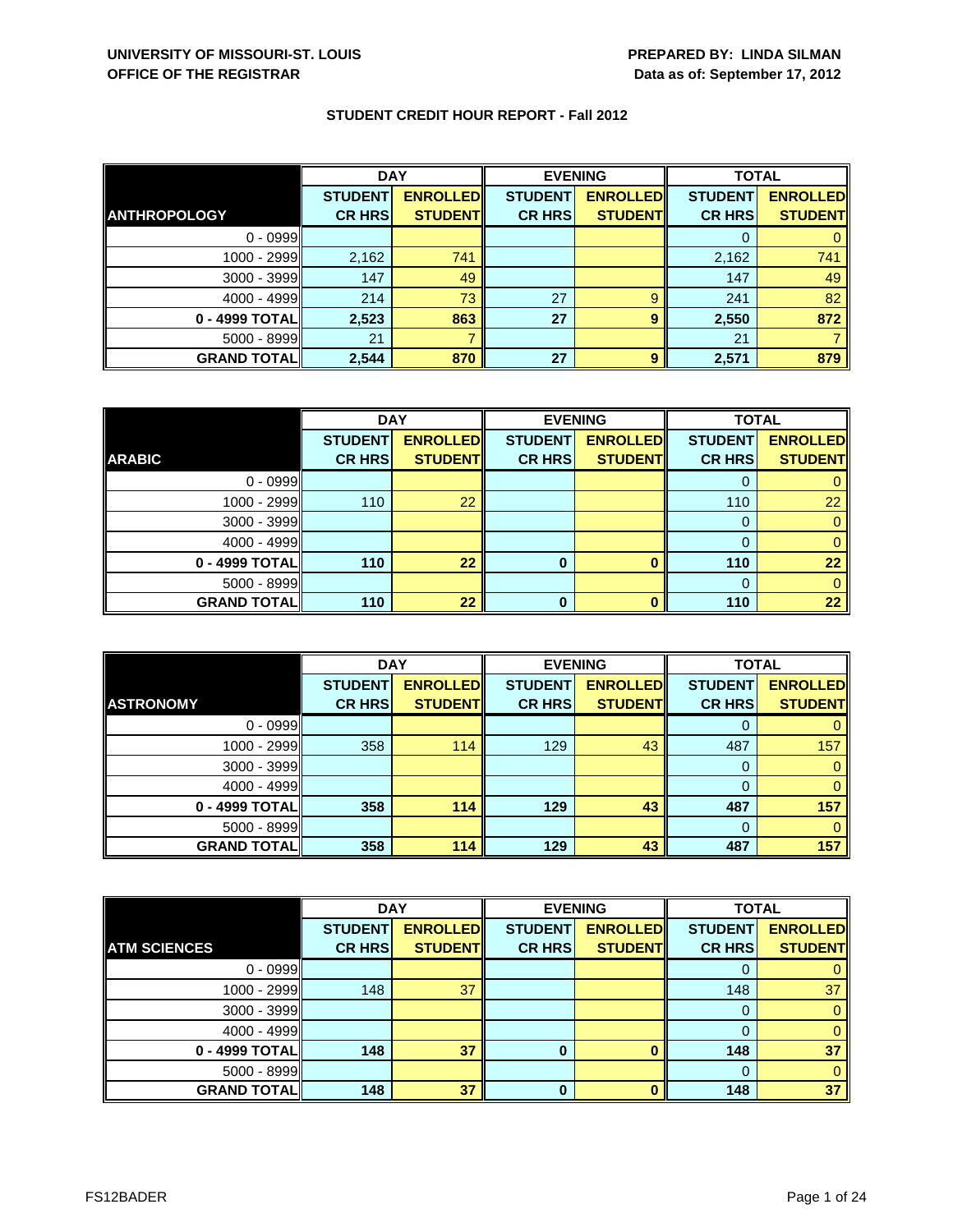|                    | <b>DAY</b>     |                 | <b>EVENING</b> |                 | <b>TOTAL</b>   |                 |
|--------------------|----------------|-----------------|----------------|-----------------|----------------|-----------------|
|                    | <b>STUDENT</b> | <b>ENROLLED</b> | <b>STUDENT</b> | <b>ENROLLED</b> | <b>STUDENT</b> | <b>ENROLLED</b> |
| <b>BIOLOGY</b>     | <b>CR HRS</b>  | <b>STUDENT</b>  | <b>CR HRS</b>  | <b>STUDENT</b>  | <b>CR HRS</b>  | <b>STUDENT</b>  |
| $0 - 0999$         |                |                 |                |                 |                |                 |
| 1000 - 2999        | 3,893          | 1,239           | 426            | 117             | 4,319          | 1,356           |
| $3000 - 3999$      | 212            | 76              | 210            | 70              | 422            | 146             |
| $4000 - 4999$      | 552            | 212             | 427            | 136             | 979            | 348             |
| 0 - 4999 TOTAL     | 4,657          | 1,527           | 1,063          | 323             | 5,720          | 1,850           |
| 5000 - 8999        | 491            | 198             |                |                 | 491            | 198             |
| <b>GRAND TOTAL</b> | 5,148          | 1,725           | 1,063          | 323             | 6,211          | 2,048           |

|                    | <b>DAY</b>     |                 | <b>EVENING</b> |                 | <b>TOTAL</b>   |                 |
|--------------------|----------------|-----------------|----------------|-----------------|----------------|-----------------|
|                    | <b>STUDENT</b> | <b>ENROLLED</b> | <b>STUDENT</b> | <b>ENROLLED</b> | <b>STUDENT</b> | <b>ENROLLED</b> |
| <b>CHEMISTRY</b>   | <b>CR HRS</b>  | <b>STUDENT</b>  | <b>CR HRS</b>  | <b>STUDENT</b>  | <b>CR HRS</b>  | <b>STUDENT</b>  |
| $0 - 0999$         |                |                 |                |                 | 0              | 0               |
| 1000 - 2999        | 2,336          | 572             | 347            | 102             | 2,683          | 674             |
| $3000 - 3999$      | 154            | 80              | 35             | 14              | 189            | 94              |
| $4000 - 4999$      | 110            | 49              | 209            | 73              | 319            | 122             |
| 0 - 4999 TOTAL     | 2,600          | 701             | 591            | 189             | 3,191          | 890             |
| $5000 - 8999$      | 377            | 181             |                |                 | 377            | 181             |
| <b>GRAND TOTAL</b> | 2,977          | 882             | 591            | 189             | 3,568          | 1,071           |

|                     | <b>DAY</b>     |                 |                | <b>EVENING</b>  | <b>TOTAL</b>   |                 |
|---------------------|----------------|-----------------|----------------|-----------------|----------------|-----------------|
|                     | <b>STUDENT</b> | <b>ENROLLED</b> | <b>STUDENT</b> | <b>ENROLLED</b> | <b>STUDENT</b> | <b>ENROLLED</b> |
| <b>CHINESE</b>      | <b>CR HRS</b>  | <b>STUDENT</b>  | <b>CR HRS</b>  | <b>STUDENT</b>  | <b>CR HRS</b>  | <b>STUDENT</b>  |
| $0 - 0999$          |                |                 |                |                 | O              |                 |
| $1000 - 2999$       | 87             | 21              |                |                 | 87             | 21              |
| $3000 - 3999$       | 3              |                 |                |                 | 3              |                 |
| $4000 - 4999$       |                |                 |                |                 | 0              |                 |
| 0 - 4999 TOTAL      | 90             | 22              | 0              |                 | 90             | 22              |
| $5000 - 8999$       |                |                 |                |                 | $\Omega$       |                 |
| <b>GRAND TOTALI</b> | 90             | 22              | 0              |                 | 90             | 22              |

|                         | <b>DAY</b>     |                 | <b>EVENING</b> |                 | <b>TOTAL</b>   |                 |
|-------------------------|----------------|-----------------|----------------|-----------------|----------------|-----------------|
|                         | <b>STUDENT</b> | <b>ENROLLED</b> | <b>STUDENT</b> | <b>ENROLLED</b> | <b>STUDENT</b> | <b>ENROLLED</b> |
| <b>COMPUTER SCIENCE</b> | <b>CR HRS</b>  | <b>STUDENT</b>  | <b>CR HRS</b>  | <b>STUDENT</b>  | <b>CR HRS</b>  | <b>STUDENT</b>  |
| $0 - 0999$              |                |                 |                |                 | O              | 0               |
| 1000 - 2999             | 549            | 183             | 285            | 95              | 834            | 278             |
| $3000 - 3999$           | 81             | 27              | 96             | 32              | 177            | 59              |
| $4000 - 4999$           | 132            | 44              | 228            | 76              | 360            | 120             |
| 0 - 4999 TOTAL          | 762            | 254             | 609            | 203             | 1,371          | 457             |
| $5000 - 8999$           | 155            | 52              |                |                 | 155            | 52              |
| <b>GRAND TOTAL</b>      | 917            | 306             | 609            | 203             | 1,526          | 509             |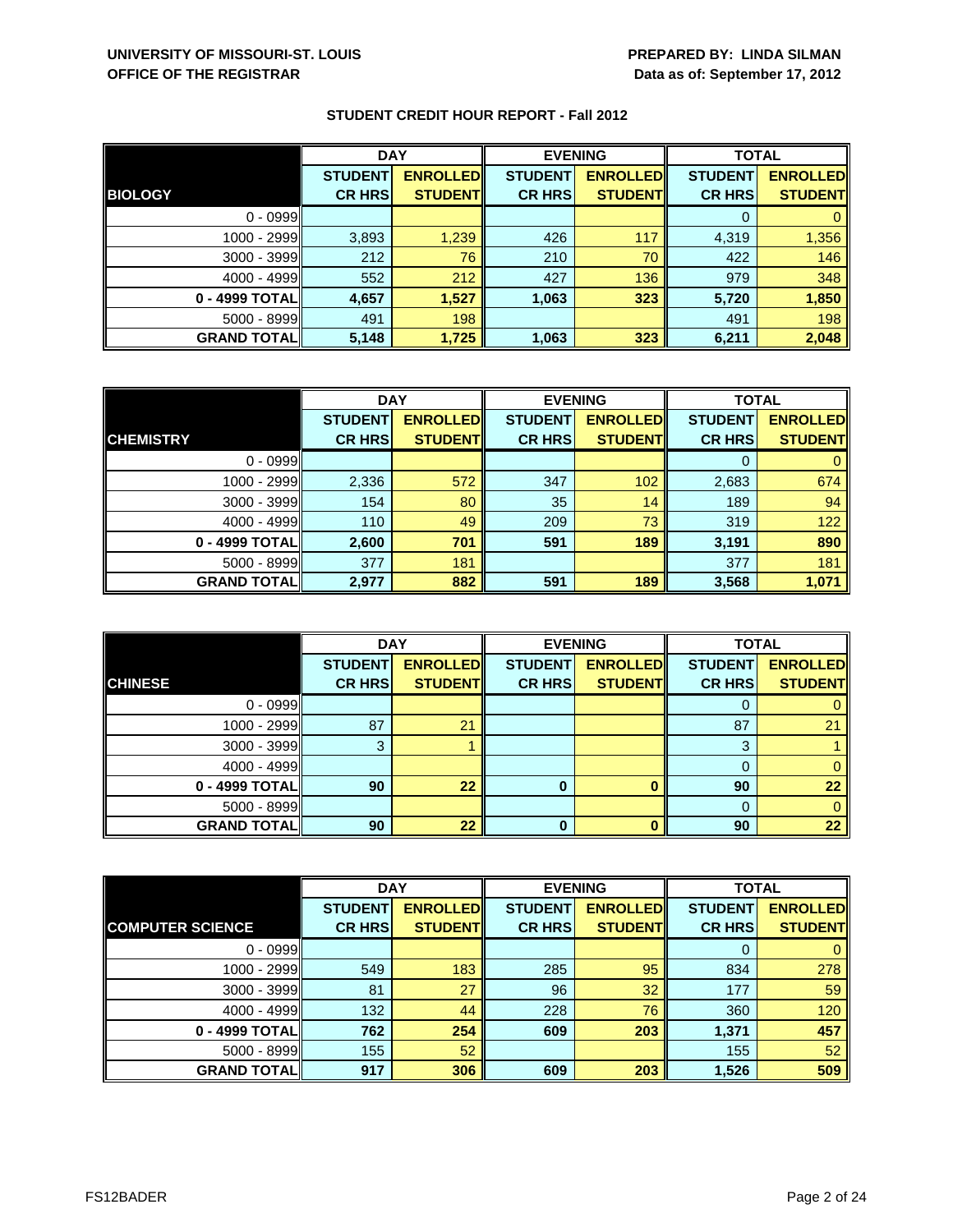|                         | <b>DAY</b>     |                 | <b>EVENING</b> |                 | <b>TOTAL</b>   |                 |
|-------------------------|----------------|-----------------|----------------|-----------------|----------------|-----------------|
|                         | <b>STUDENT</b> | <b>ENROLLED</b> | <b>STUDENT</b> | <b>ENROLLED</b> | <b>STUDENT</b> | <b>ENROLLED</b> |
| <b>CRIMINAL JUSTICE</b> | <b>CR HRS</b>  | <b>STUDENT</b>  | <b>CR HRS</b>  | <b>STUDENT</b>  | <b>CR HRS</b>  | <b>STUDENT</b>  |
| $0 - 0999$              |                |                 |                |                 |                |                 |
| $1000 - 2999$           | 3,425          | 1,118           | 87             | 29              | 3,512          | 1,147           |
| 3000 - 3999             | 324            | 110             |                |                 | 324            | 110             |
| $4000 - 4999$           | 591            | 197             | 30             | 10              | 621            | 207             |
| 0 - 4999 TOTAL          | 4,340          | 1,425           | 117            | 39              | 4,457          | 1,464           |
| $5000 - 8999$           | 384            | 124             |                |                 | 384            | 124             |
| <b>GRAND TOTAL</b>      | 4,724          | 1,549           | 117            | 39              | 4,841          | 1,588           |

|                    | <b>DAY</b>     |                 |                | <b>EVENING</b>   |                | <b>TOTAL</b>    |  |
|--------------------|----------------|-----------------|----------------|------------------|----------------|-----------------|--|
|                    | <b>STUDENT</b> | <b>ENROLLED</b> | <b>STUDENT</b> | <b>ENROLLEDI</b> | <b>STUDENT</b> | <b>ENROLLED</b> |  |
| <b>ECONOMICS</b>   | <b>CR HRS</b>  | <b>STUDENT</b>  | <b>CR HRS</b>  | <b>STUDENT</b>   | <b>CR HRS</b>  | <b>STUDENT</b>  |  |
| $0 - 0999$         |                |                 |                |                  |                |                 |  |
| 1000 - 2999        | 1,577          | 537             | 357            | 119              | 1,934          | 656             |  |
| $3000 - 3999$      | 381            | 127             |                |                  | 381            | 127             |  |
| $4000 - 4999$      | 158            | 46              | 36             | 12               | 194            | 58              |  |
| 0 - 4999 TOTAL     | 2,116          | 710             | 393            | 131              | 2,509          | 841             |  |
| $5000 - 8999$      | 57             | 19              |                |                  | 57             | 19              |  |
| <b>GRAND TOTAL</b> | 2,173          | 729             | 393            | 131              | 2,566          | 860             |  |

|                     | <b>DAY</b>     |                 |                | <b>EVENING</b>  | <b>TOTAL</b>   |                 |
|---------------------|----------------|-----------------|----------------|-----------------|----------------|-----------------|
|                     | <b>STUDENT</b> | <b>ENROLLED</b> | <b>STUDENT</b> | <b>ENROLLED</b> | <b>STUDENT</b> | <b>ENROLLED</b> |
| <b>ENGLISH</b>      | <b>CR HRS</b>  | <b>STUDENT</b>  | <b>CR HRS</b>  | <b>STUDENT</b>  | <b>CR HRS</b>  | <b>STUDENT</b>  |
| $0 - 0999$          |                |                 |                |                 | 0              | $\mathbf{0}$    |
| 1000 - 2999         | 1,983          | 661             | 96             | 32              | 2,079          | 693             |
| $3000 - 3999$       | 3,066          | 1,022           | 321            | 107             | 3,387          | 1,129           |
| $4000 - 4999$       | 758            | 253             | 93             | 31              | 851            | 284             |
| 0 - 4999 TOTAL      | 5,807          | 1,936           | 510            | 170             | 6,317          | 2,106           |
| $5000 - 8999$       | 498            | 166             |                |                 | 498            | 166             |
| <b>GRAND TOTALI</b> | 6,305          | 2,102           | 510            | 170             | 6,815          | 2,272           |

|                            | <b>DAY</b>     |                 |                | <b>EVENING</b>  | <b>TOTAL</b>   |                 |
|----------------------------|----------------|-----------------|----------------|-----------------|----------------|-----------------|
| <b>ENGLISH AS A SECOND</b> | <b>STUDENT</b> | <b>ENROLLED</b> | <b>STUDENT</b> | <b>ENROLLED</b> | <b>STUDENT</b> | <b>ENROLLED</b> |
| <b>LANGUAGE</b>            | <b>CR HRS</b>  | <b>STUDENT</b>  | <b>CR HRS</b>  | <b>STUDENT</b>  | <b>CR HRS</b>  | <b>STUDENT</b>  |
| $0 - 0999$                 |                |                 |                |                 | O              |                 |
| 1000 - 2999                |                |                 |                |                 | 0              | 0               |
| $3000 - 3999$              | 210            | 70              |                |                 | 210            | 70              |
| $4000 - 4999$              | 498            | 168             |                |                 | 498            | 168             |
| 0 - 4999 TOTAL             | 708            | 238             | 0              |                 | 708            | 238             |
| $5000 - 8999$              | 8              | 4               |                |                 | 8              | $\overline{4}$  |
| <b>GRAND TOTAL</b>         | 716            | 242             | O              |                 | 716            | 242             |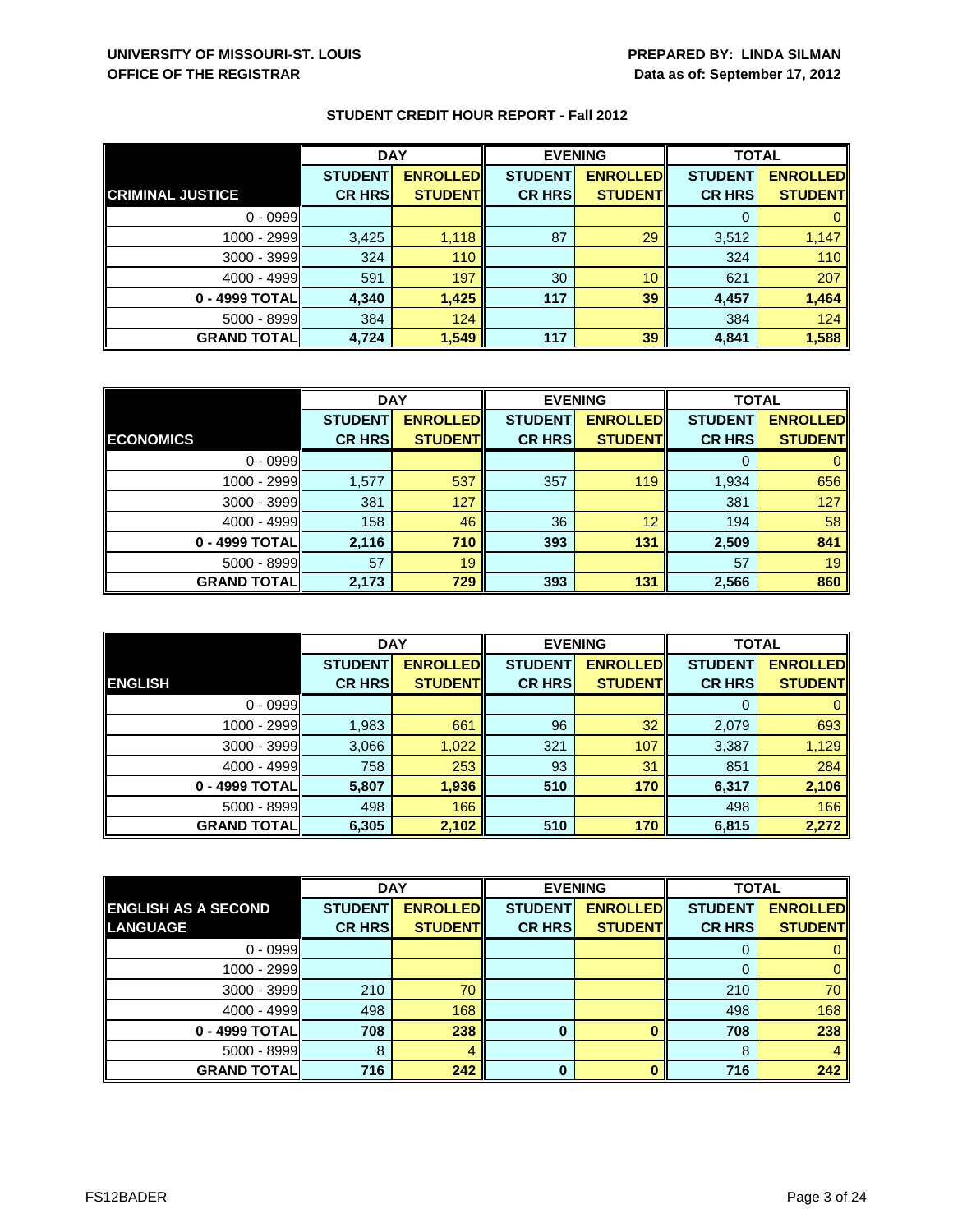|                         | <b>DAY</b>     |                 | <b>EVENING</b> |                 | <b>TOTAL</b>   |                 |
|-------------------------|----------------|-----------------|----------------|-----------------|----------------|-----------------|
|                         | <b>STUDENT</b> | <b>ENROLLED</b> | <b>STUDENT</b> | <b>ENROLLED</b> | <b>STUDENT</b> | <b>ENROLLED</b> |
| <b>FOREIGN LANGUAGE</b> | <b>CR HRS</b>  | <b>STUDENT</b>  | <b>CR HRS</b>  | <b>STUDENT</b>  | <b>CR HRS</b>  | <b>STUDENT</b>  |
| $0 - 0999$              |                |                 |                |                 |                |                 |
| 1000 - 2999             | 105            | 35              |                |                 | 105            | 35              |
| 3000 - 3999             |                |                 |                |                 | 0              |                 |
| $4000 - 4999$           |                |                 | 12             |                 | 12             |                 |
| 0 - 4999 TOTAL          | 105            | 35              | 12             | 4               | 117            | 39              |
| $5000 - 8999$           |                |                 |                |                 | $\Omega$       |                 |
| <b>GRAND TOTAL</b>      | 105            | 35              | 12             |                 | 117            | 39              |

|                    | <b>DAY</b>     |                 | <b>EVENING</b> |                 | <b>TOTAL</b>   |                 |
|--------------------|----------------|-----------------|----------------|-----------------|----------------|-----------------|
|                    | <b>STUDENT</b> | <b>ENROLLED</b> | <b>STUDENT</b> | <b>ENROLLED</b> | <b>STUDENT</b> | <b>ENROLLED</b> |
| <b>FRENCH</b>      | <b>CR HRS</b>  | <b>STUDENT</b>  | <b>CR HRS</b>  | <b>STUDENT</b>  | <b>CR HRS</b>  | <b>STUDENT</b>  |
| $0 - 0999$         |                |                 |                |                 |                |                 |
| 1000 - 2999        | 504            | 120             |                |                 | 504            | 120             |
| $3000 - 3999$      | 60             | 20              |                |                 | 60             | 20              |
| $4000 - 4999$      | 30             | 10              |                |                 | 30             | 10 <sup>°</sup> |
| 0 - 4999 TOTAL     | 594            | 150             | 0              |                 | 594            | 150             |
| $5000 - 8999$      |                |                 |                |                 | 0              | 0               |
| <b>GRAND TOTAL</b> | 594            | 150             | $\bf{0}$       |                 | 594            | 150             |

|                    | <b>DAY</b>     |                 |                | <b>EVENING</b>  | <b>TOTAL</b>   |                 |
|--------------------|----------------|-----------------|----------------|-----------------|----------------|-----------------|
|                    | <b>STUDENT</b> | <b>ENROLLED</b> | <b>STUDENT</b> | <b>ENROLLED</b> | <b>STUDENT</b> | <b>ENROLLED</b> |
| <b>GEOGRAPHY</b>   | <b>CR HRS</b>  | <b>STUDENT</b>  | <b>CR HRS</b>  | <b>STUDENT</b>  | <b>CR HRS</b>  | <b>STUDENT</b>  |
| $0 - 0999$         |                |                 |                |                 | O              |                 |
| $1000 - 2999$      |                |                 |                |                 |                |                 |
| $3000 - 3999$      |                |                 |                |                 |                |                 |
| $4000 - 4999$      |                |                 |                |                 | 0              |                 |
| 0 - 4999 TOTAL     |                |                 |                |                 |                |                 |
| $5000 - 8999$      |                |                 |                |                 |                |                 |
| <b>GRAND TOTAL</b> |                |                 | 0              |                 |                |                 |

|                    | <b>DAY</b>     |                 |                | <b>EVENING</b>  | <b>TOTAL</b>   |                 |
|--------------------|----------------|-----------------|----------------|-----------------|----------------|-----------------|
|                    | <b>STUDENT</b> | <b>ENROLLED</b> | <b>STUDENT</b> | <b>ENROLLED</b> | <b>STUDENT</b> | <b>ENROLLED</b> |
| <b>GEOLOGY</b>     | <b>CR HRS</b>  | <b>STUDENT</b>  | <b>CR HRS</b>  | <b>STUDENT</b>  | <b>CR HRS</b>  | <b>STUDENT</b>  |
| $0 - 0999$         |                |                 |                |                 | 0              | $\mathbf{0}$    |
| 1000 - 2999        | 602            | 182             | 84             | 25              | 686            | 207             |
| $3000 - 3999$      |                |                 |                |                 | 0              | $\mathbf{0}$    |
| $4000 - 4999$      |                |                 |                |                 | $\Omega$       | $\mathbf{0}$    |
| 0 - 4999 TOTAL     | 602            | 182             | 84             | 25              | 686            | 207             |
| $5000 - 8999$      |                |                 |                |                 | $\Omega$       | $\mathbf{0}$    |
| <b>GRAND TOTAL</b> | 602            | 182             | 84             | 25              | 686            | 207             |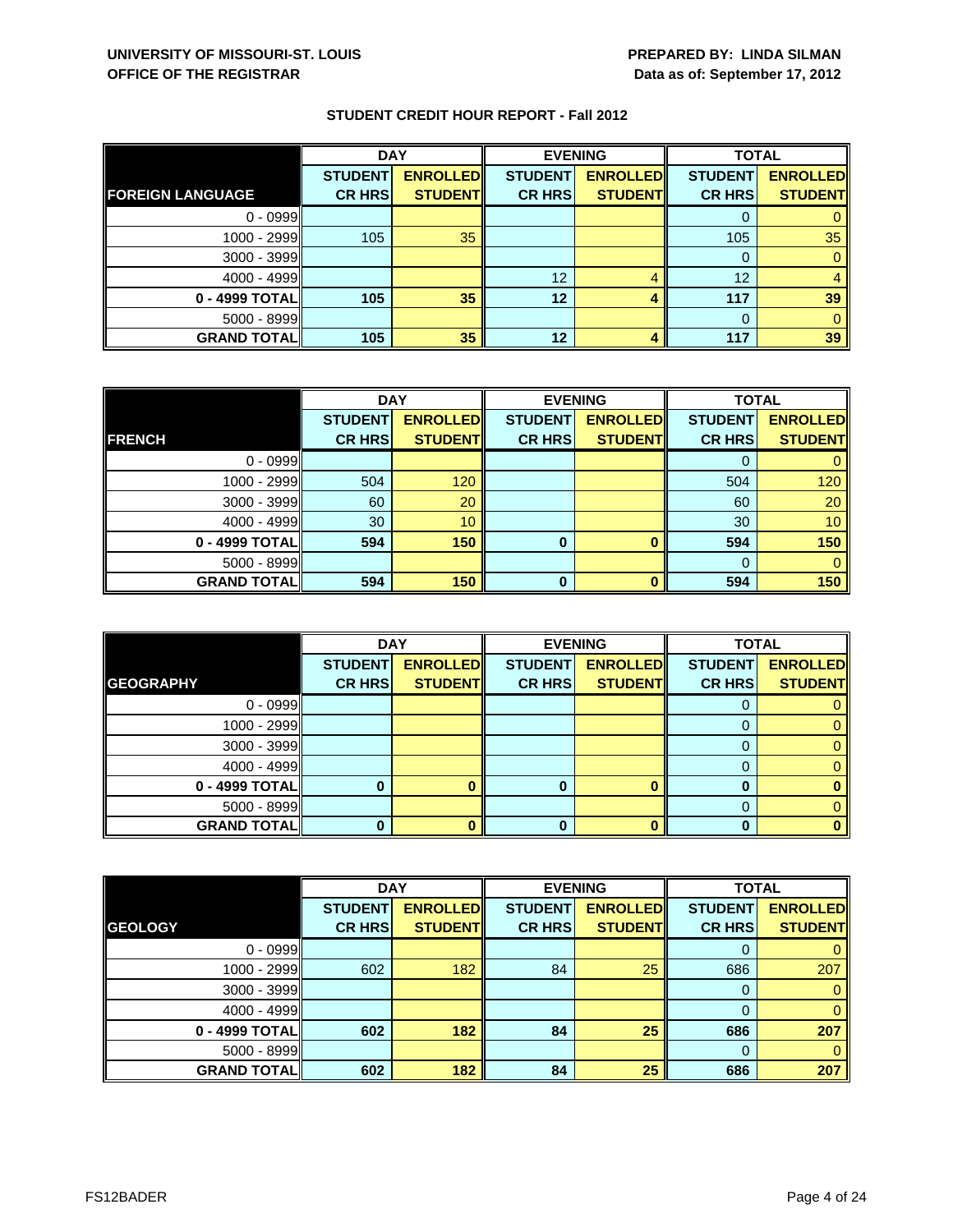|  |  |  |  | <b>STUDENT CREDIT HOUR REPORT - Fall 2012</b> |
|--|--|--|--|-----------------------------------------------|
|--|--|--|--|-----------------------------------------------|

|                    | <b>DAY</b>     |                 |                | <b>EVENING</b>  | <b>TOTAL</b>   |                 |
|--------------------|----------------|-----------------|----------------|-----------------|----------------|-----------------|
|                    | <b>STUDENT</b> | <b>ENROLLED</b> | <b>STUDENT</b> | <b>ENROLLED</b> | <b>STUDENT</b> | <b>ENROLLED</b> |
| <b>GERMAN</b>      | <b>CR HRS</b>  | <b>STUDENT</b>  | <b>CR HRS</b>  | <b>STUDENT</b>  | <b>CR HRS</b>  | <b>STUDENT</b>  |
| $0 - 0999$         |                |                 |                |                 | U              |                 |
| 1000 - 2999        | 208            | 54              |                |                 | 208            | 54              |
| 3000 - 3999        | 21             |                 |                |                 | 21             |                 |
| $4000 - 4999$      | 3              |                 |                |                 | 3              |                 |
| 0 - 4999 TOTAL     | 232            | 62              | 0              |                 | 232            | 62              |
| 5000 - 8999        |                |                 |                |                 | 0              |                 |
| <b>GRAND TOTAL</b> | 232            | 62              | n              |                 | 232            | 62              |

|                    | <b>DAY</b>     |                 |                | <b>EVENING</b>  | <b>TOTAL</b>   |                 |
|--------------------|----------------|-----------------|----------------|-----------------|----------------|-----------------|
|                    | <b>STUDENT</b> | <b>ENROLLED</b> | <b>STUDENT</b> | <b>ENROLLED</b> | <b>STUDENT</b> | <b>ENROLLED</b> |
| <b>GERONTOLOGY</b> | <b>CR HRS</b>  | <b>STUDENT</b>  | <b>CR HRS</b>  | <b>STUDENT</b>  | <b>CR HRS</b>  | <b>STUDENT</b>  |
| $0 - 0999$         |                |                 |                |                 |                | 0               |
| 1000 - 2999        | 81             | 27              | 3              |                 | 84             | 28              |
| $3000 - 3999$      |                |                 |                |                 | 0              | $\mathbf{0}$    |
| $4000 - 4999$      | З              |                 |                |                 | 3              |                 |
| 0 - 4999 TOTAL     | 84             | 28              | 3              |                 | 87             | 29              |
| $5000 - 8999$      | 177            | 59              |                |                 | 177            | 59              |
| <b>GRAND TOTAL</b> | 261            | 87              | 3              |                 | 264            | 88              |

|                             | <b>DAY</b>     |                 | <b>EVENING</b> |                 | <b>TOTAL</b>   |                 |
|-----------------------------|----------------|-----------------|----------------|-----------------|----------------|-----------------|
|                             | <b>STUDENT</b> | <b>ENROLLED</b> | <b>STUDENT</b> | <b>ENROLLED</b> | <b>STUDENT</b> | <b>ENROLLED</b> |
| <b>GREEK ANCIENT/MODERN</b> | <b>CR HRS</b>  | <b>STUDENT</b>  | <b>CR HRS</b>  | <b>STUDENT</b>  | <b>CR HRS</b>  | <b>STUDENT</b>  |
| $0 - 0999$                  |                |                 |                |                 |                |                 |
| 1000 - 2999                 | 55             | 11              |                |                 | 55             |                 |
| $3000 - 3999$               |                |                 |                |                 | 0              |                 |
| $4000 - 4999$               |                |                 |                |                 |                |                 |
| 0 - 4999 TOTAL              | 55             | 11              |                | n               | 55             |                 |
| $5000 - 8999$               |                |                 |                |                 | 0              |                 |
| <b>GRAND TOTAL</b>          | 55             | 11              | 0              |                 | 55             |                 |

|                     | <b>DAY</b>     |                 | <b>EVENING</b> |                 | <b>TOTAL</b>   |                 |
|---------------------|----------------|-----------------|----------------|-----------------|----------------|-----------------|
|                     | <b>STUDENT</b> | <b>ENROLLED</b> | <b>STUDENT</b> | <b>ENROLLED</b> | <b>STUDENT</b> | <b>ENROLLED</b> |
| <b>HISTORY</b>      | <b>CR HRS</b>  | <b>STUDENT</b>  | <b>CR HRS</b>  | <b>STUDENT</b>  | <b>CR HRS</b>  | <b>STUDENT</b>  |
| $0 - 0999$          |                |                 |                |                 | 0              | $\mathbf{0}$    |
| 1000 - 2999         | 1,871          | 611             | 99             | 33              | 1,970          | 644             |
| $3000 - 3999$       | 186            | 62              | 24             | 8               | 210            | 70              |
| $4000 - 4999$       | 118            | 36              | 54             | 14              | 172            | 50              |
| 0 - 4999 TOTAL      | 2,175          | 709             | 177            | 55              | 2,352          | 764             |
| $5000 - 8999$       | 237            | 68              |                |                 | 237            | 68              |
| <b>GRAND TOTALI</b> | 2,412          | 777             | 177            | 55              | 2,589          | 832             |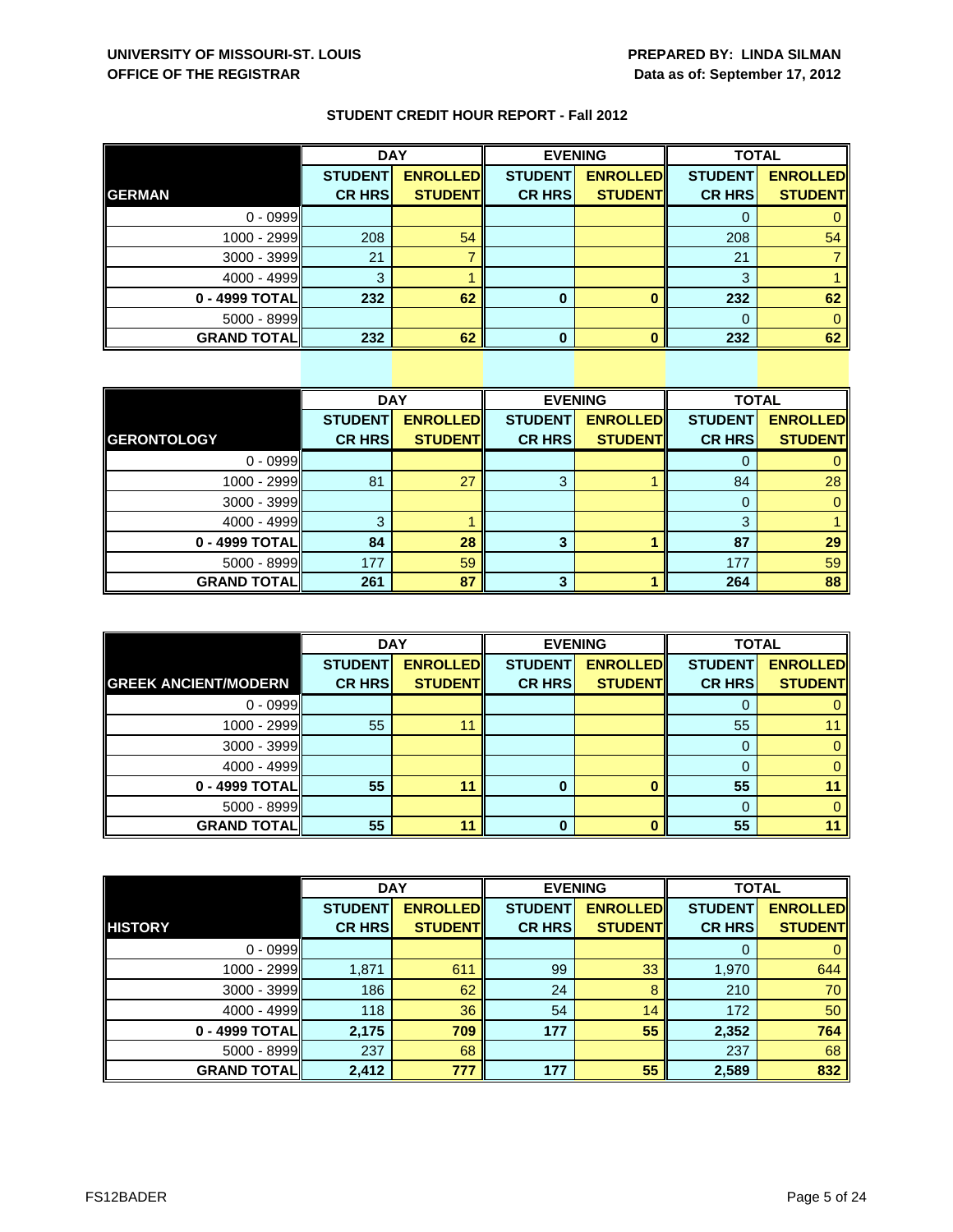|                    | <b>DAY</b>                      |                                   | <b>EVENING</b>                  |                                   | <b>TOTAL</b>                    |                                   |
|--------------------|---------------------------------|-----------------------------------|---------------------------------|-----------------------------------|---------------------------------|-----------------------------------|
| <b>HONORS</b>      | <b>STUDENT</b><br><b>CR HRS</b> | <b>ENROLLED</b><br><b>STUDENT</b> | <b>STUDENT</b><br><b>CR HRS</b> | <b>ENROLLED</b><br><b>STUDENT</b> | <b>STUDENT</b><br><b>CR HRS</b> | <b>ENROLLED</b><br><b>STUDENT</b> |
|                    |                                 |                                   |                                 |                                   |                                 |                                   |
| $0 - 0999$         |                                 |                                   |                                 |                                   |                                 |                                   |
| 1000 - 2999        | 1,434                           | 478                               | 54                              | 18                                | 1,488                           | 496                               |
| $3000 - 3999$      | 471                             | 157                               |                                 |                                   | 471                             | 157                               |
| $4000 - 4999$      | 183                             | 102                               |                                 |                                   | 183                             | 102                               |
| 0 - 4999 TOTAL     | 2,088                           | 737                               | 54                              | 18                                | 2,142                           | 755                               |
| $5000 - 8999$      |                                 |                                   |                                 |                                   | $\Omega$                        |                                   |
| <b>GRAND TOTAL</b> | 2,088                           | 737                               | 54                              | 18                                | 2,142                           | 755                               |

|                          | <b>DAY</b>     |                 | <b>EVENING</b> |                 | <b>TOTAL</b>   |                 |
|--------------------------|----------------|-----------------|----------------|-----------------|----------------|-----------------|
|                          | <b>STUDENT</b> | <b>ENROLLED</b> | <b>STUDENT</b> | <b>ENROLLED</b> | <b>STUDENT</b> | <b>ENROLLED</b> |
| <b>INTERDISCIPLINARY</b> | <b>CR HRS</b>  | <b>STUDENT</b>  | <b>CR HRS</b>  | <b>STUDENT</b>  | <b>CR HRS</b>  | <b>STUDENT</b>  |
| $0 - 0999$               |                |                 |                |                 |                |                 |
| 1000 - 2999              | 251            | 209             |                |                 | 251            | 209             |
| $3000 - 3999$            |                |                 |                |                 | 0              | $\mathbf{0}$    |
| 4000 - 4999              |                |                 |                |                 | 0              | $\mathbf{0}$    |
| 0 - 4999 TOTAL           | 251            | 209             | 0              |                 | 251            | 209             |
| $5000 - 8999$            |                |                 |                |                 | 0              | $\Omega$        |
| <b>GRAND TOTAL</b>       | 251            | 209             | $\Omega$       |                 | 251            | 209             |

|                    | <b>DAY</b>     |                 |                | <b>EVENING</b>  | <b>TOTAL</b>   |                 |
|--------------------|----------------|-----------------|----------------|-----------------|----------------|-----------------|
|                    | <b>STUDENT</b> | <b>ENROLLED</b> | <b>STUDENT</b> | <b>ENROLLED</b> | <b>STUDENT</b> | <b>ENROLLED</b> |
| <b>ITALIAN</b>     | <b>CR HRS</b>  | <b>STUDENT</b>  | <b>CR HRS</b>  | <b>STUDENT</b>  | <b>CR HRS</b>  | <b>STUDENT</b>  |
| $0 - 0999$         |                |                 |                |                 |                |                 |
| $1000 - 2999$      |                |                 |                |                 |                |                 |
| $3000 - 3999$      |                |                 |                |                 |                |                 |
| $4000 - 4999$      |                |                 |                |                 |                |                 |
| $0 - 4999$ TOTAL   |                |                 | 0              |                 |                |                 |
| $5000 - 8999$      |                |                 |                |                 |                |                 |
| <b>GRAND TOTAL</b> |                |                 | 0              |                 |                |                 |

|                    | <b>DAY</b>     |                 | <b>EVENING</b> |                 | <b>TOTAL</b>   |                 |
|--------------------|----------------|-----------------|----------------|-----------------|----------------|-----------------|
|                    | <b>STUDENT</b> | <b>ENROLLED</b> | <b>STUDENT</b> | <b>ENROLLED</b> | <b>STUDENT</b> | <b>ENROLLED</b> |
| <b>JAPANESE</b>    | <b>CR HRS</b>  | <b>STUDENT</b>  | <b>CR HRS</b>  | <b>STUDENT</b>  | <b>CR HRS</b>  | <b>STUDENT</b>  |
| $0 - 0999$         |                |                 |                |                 | O              | 0               |
| 1000 - 2999        | 233            | 47              |                |                 | 233            | 47              |
| $3000 - 3999$      | 18             | 6               |                |                 | 18             | 6               |
| $4000 - 4999$      | 18             | 6               |                |                 | 18             | 6               |
| 0 - 4999 TOTAL     | 269            | 59              | $\bf{0}$       |                 | 269            | 59              |
| $5000 - 8999$      |                |                 |                |                 | $\Omega$       | $\Omega$        |
| <b>GRAND TOTAL</b> | 269            | 59              | $\Omega$       |                 | 269            | 59              |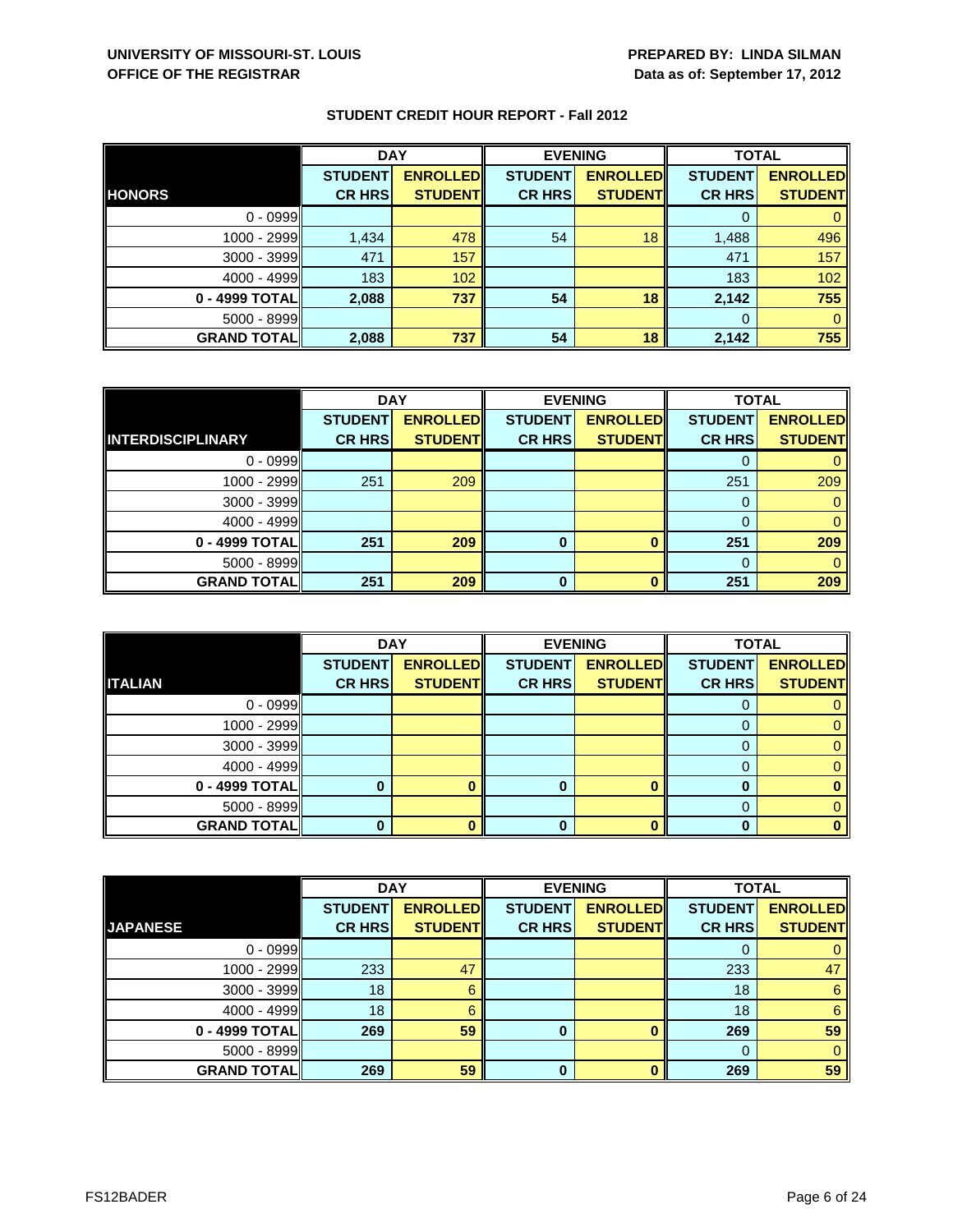|                    | <b>DAY</b>     |                 |                | <b>EVENING</b>  |                | <b>TOTAL</b>    |  |
|--------------------|----------------|-----------------|----------------|-----------------|----------------|-----------------|--|
|                    | <b>STUDENT</b> | <b>ENROLLED</b> | <b>STUDENT</b> | <b>ENROLLED</b> | <b>STUDENT</b> | <b>ENROLLED</b> |  |
| LATIN              | <b>CR HRS</b>  | <b>STUDENT</b>  | <b>CR HRS</b>  | <b>STUDENT</b>  | <b>CR HRS</b>  | <b>STUDENT</b>  |  |
| $0 - 0999$         |                |                 |                |                 |                |                 |  |
| $1000 - 2999$      | 120            | 28              |                |                 | 120            | 28              |  |
| $3000 - 3999$      |                |                 |                |                 | 0              |                 |  |
| $4000 - 4999$      |                |                 |                |                 |                |                 |  |
| $0 - 4999$ TOTAL   | 120            | 28              | 0              |                 | 120            | 28              |  |
| $5000 - 8999$      |                |                 |                |                 | $\Omega$       |                 |  |
| <b>GRAND TOTAL</b> | 120            | 28              | 0              |                 | 120            | 28              |  |

|                    | <b>DAY</b>     |                 |                | <b>EVENING</b>   |                | <b>TOTAL</b>    |  |
|--------------------|----------------|-----------------|----------------|------------------|----------------|-----------------|--|
|                    | <b>STUDENT</b> | <b>ENROLLED</b> | <b>STUDENT</b> | <b>ENROLLEDI</b> | <b>STUDENT</b> | <b>ENROLLED</b> |  |
| <b>MATHEMATICS</b> | <b>CR HRS</b>  | <b>STUDENT</b>  | <b>CR HRS</b>  | <b>STUDENT</b>   | <b>CR HRS</b>  | <b>STUDENT</b>  |  |
| $0 - 0999$         | 171            | 57              | 54             | 18               | 225            | 75              |  |
| 1000 - 2999        | 5,266          | 1,647           | 1,796          | 549              | 7,062          | 2,196           |  |
| $3000 - 3999$      | 30             | 10 <sup>°</sup> | 99             | 33               | 129            | 43              |  |
| $4000 - 4999$      | 210            | 70              | 177            | 59               | 387            | 129             |  |
| 0 - 4999 TOTAL     | 5,677          | 1,784           | 2,126          | 659              | 7,803          | 2,443           |  |
| $5000 - 8999$      | 108            | 38              |                |                  | 108            | 38              |  |
| <b>GRAND TOTAL</b> | 5,785          | 1,822           | 2,126          | 659              | 7,911          | 2,481           |  |

|                     | <b>DAY</b>     |                 |                | <b>EVENING</b>  | <b>TOTAL</b>   |                 |
|---------------------|----------------|-----------------|----------------|-----------------|----------------|-----------------|
| <b>PHILOSOPHY</b>   | <b>STUDENT</b> | <b>ENROLLED</b> | <b>STUDENT</b> | <b>ENROLLED</b> | <b>STUDENT</b> | <b>ENROLLED</b> |
|                     | <b>CR HRS</b>  | <b>STUDENT</b>  | <b>CR HRS</b>  | <b>STUDENT</b>  | <b>CR HRS</b>  | <b>STUDENT</b>  |
| $0 - 0999$          |                |                 |                |                 | 0              | $\mathbf{0}$    |
| $1000 - 2999$       | 2,550          | 850             | 225            | 75              | 2,775          | 925             |
| $3000 - 3999$       | 429            | 143             |                |                 | 429            | 143             |
| $4000 - 4999$       | 140            | 47              |                |                 | 140            | 47              |
| 0 - 4999 TOTAL      | 3,119          | 1,040           | 225            | 75              | 3,344          | 1,115           |
| $5000 - 8999$       | 269            | 90              |                |                 | 269            | 90              |
| <b>GRAND TOTALI</b> | 3,388          | 1,130           | 225            | 75              | 3,613          | 1,205           |

|                    | <b>DAY</b>     |                 |                | <b>EVENING</b>  | <b>TOTAL</b>   |                 |
|--------------------|----------------|-----------------|----------------|-----------------|----------------|-----------------|
|                    | <b>STUDENT</b> | <b>ENROLLED</b> | <b>STUDENT</b> | <b>ENROLLED</b> | <b>STUDENT</b> | <b>ENROLLED</b> |
| <b>PHYSICS</b>     | <b>CR HRS</b>  | <b>STUDENT</b>  | <b>CR HRS</b>  | <b>STUDENT</b>  | <b>CR HRS</b>  | <b>STUDENT</b>  |
| $0 - 0999$         |                |                 |                |                 | 0              | 0               |
| 1000 - 2999        | 996            | 273             | 310            | 67              | 1,306          | 340             |
| $3000 - 3999$      | 90             | 30              |                |                 | 90             | 30              |
| $4000 - 4999$      | 28             | 10              | 18             | 6               | 46             | 16              |
| 0 - 4999 TOTAL     | 1,114          | 313             | 328            | 73              | 1,442          | 386             |
| $5000 - 8999$      | 134            | 45              |                |                 | 134            | 45              |
| <b>GRAND TOTAL</b> | 1,248          | 358             | 328            | 73              | 1,576          | 431             |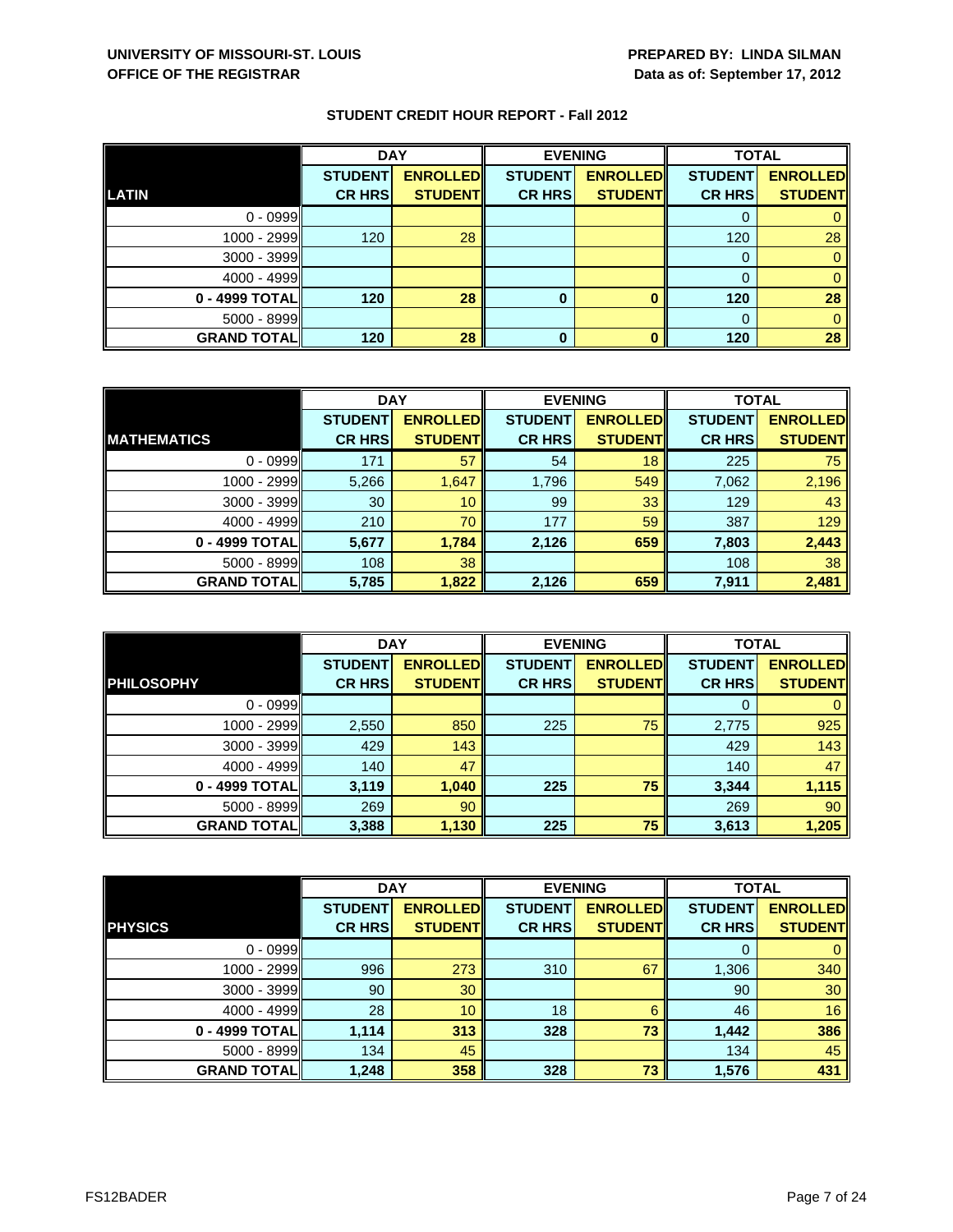|                          | <b>DAY</b>     |                 | <b>EVENING</b> |                 | <b>TOTAL</b>   |                 |
|--------------------------|----------------|-----------------|----------------|-----------------|----------------|-----------------|
|                          | <b>STUDENT</b> | <b>ENROLLED</b> | <b>STUDENT</b> | <b>ENROLLED</b> | <b>STUDENT</b> | <b>ENROLLED</b> |
| <b>POLITICAL SCIENCE</b> | <b>CR HRS</b>  | <b>STUDENT</b>  | <b>CR HRS</b>  | <b>STUDENT</b>  | <b>CR HRS</b>  | <b>STUDENT</b>  |
| $0 - 0999$               |                |                 |                |                 |                |                 |
| 1000 - 2999              | 1,062          | 354             | 171            | 57              | 1,233          | 411             |
| 3000 - 3999              | 513            | 168             |                |                 | 513            | 168             |
| $4000 - 4999$            | 36             | 12              |                |                 | 36             | 12 <sup>°</sup> |
| 0 - 4999 TOTAL           | 1,611          | 534             | 171            | 57              | 1,782          | 591             |
| 5000 - 8999              | 319            | 115             |                |                 | 319            | 115             |
| <b>GRAND TOTAL</b>       | 1,930          | 649             | 171            | 57              | 2,101          | 706             |

|                    | <b>DAY</b>     |                 | <b>EVENING</b> |                  | <b>TOTAL</b>   |                 |
|--------------------|----------------|-----------------|----------------|------------------|----------------|-----------------|
|                    | <b>STUDENT</b> | <b>ENROLLED</b> | <b>STUDENT</b> | <b>ENROLLEDI</b> | <b>STUDENT</b> | <b>ENROLLED</b> |
| <b>PSYCHOLOGY</b>  | <b>CR HRS</b>  | <b>STUDENT</b>  | <b>CR HRS</b>  | <b>STUDENTI</b>  | <b>CR HRS</b>  | <b>STUDENT</b>  |
| $0 - 0999$         |                |                 |                |                  |                |                 |
| 1000 - 2999        | 3,388          | 1,181           | 483            | 161              | 3,871          | 1,342           |
| $3000 - 3999$      | 1,268          | 430             | 21             | 11               | 1,289          | 441             |
| $4000 - 4999$      | 313            | 120             |                |                  | 313            | 120             |
| 0 - 4999 TOTAL     | 4,969          | 1,731           | 504            | 172              | 5,473          | 1,903           |
| $5000 - 8999$      | 608            | 254             |                |                  | 608            | 254             |
| <b>GRAND TOTAL</b> | 5,577          | 1,985           | 504            | 172              | 6,081          | 2,157           |

|                                        | <b>DAY</b>                      |                                   |                                 | <b>EVENING</b>                    | <b>TOTAL</b>                    |                                   |
|----------------------------------------|---------------------------------|-----------------------------------|---------------------------------|-----------------------------------|---------------------------------|-----------------------------------|
| <b>SCHOOL OF</b><br><b>SOCIAL WORK</b> | <b>STUDENT</b><br><b>CR HRS</b> | <b>ENROLLED</b><br><b>STUDENT</b> | <b>STUDENT</b><br><b>CR HRS</b> | <b>ENROLLED</b><br><b>STUDENT</b> | <b>STUDENT</b><br><b>CR HRS</b> | <b>ENROLLED</b><br><b>STUDENT</b> |
|                                        |                                 |                                   |                                 |                                   |                                 |                                   |
| $0 - 0999$                             |                                 |                                   |                                 |                                   | O                               |                                   |
| 1000 - 2999                            | 277                             | 111                               | 148                             | 68                                | 425                             | 179                               |
| $3000 - 3999$                          | 519                             | 173                               | 231                             | 77                                | 750                             | 250                               |
| $4000 - 4999$                          | 325                             | 131                               | 276                             | 92                                | 601                             | 223                               |
| 0 - 4999 TOTAL                         | 1,121                           | 415                               | 655                             | 237                               | 1,776                           | 652                               |
| $5000 - 8999$                          | 1,135                           | 427                               |                                 |                                   | 1,135                           | 427                               |
| <b>GRAND TOTALI</b>                    | 2,256                           | 842                               | 655                             | 237                               | 2,911                           | 1,079                             |

|                    | <b>DAY</b>     |                 | <b>EVENING</b> |                 | <b>TOTAL</b>   |                 |
|--------------------|----------------|-----------------|----------------|-----------------|----------------|-----------------|
|                    | <b>STUDENT</b> | <b>ENROLLED</b> | <b>STUDENT</b> | <b>ENROLLED</b> | <b>STUDENT</b> | <b>ENROLLED</b> |
| <b>SOCIOLOGY</b>   | <b>CR HRS</b>  | <b>STUDENT</b>  | <b>CR HRS</b>  | <b>STUDENT</b>  | <b>CR HRS</b>  | <b>STUDENT</b>  |
| $0 - 0999$         |                |                 |                |                 | 0              | $\mathbf{0}$    |
| 1000 - 2999        | 921            | 307             | 75             | 25              | 996            | 332             |
| 3000 - 3999        | 321            | 107             | 21             |                 | 342            | 114             |
| $4000 - 4999$      | 180            | 60              |                |                 | 180            | 60              |
| 0 - 4999 TOTAL     | 1,422          | 474             | 96             | 32 <sub>2</sub> | 1,518          | 506             |
| 5000 - 8999        |                |                 |                |                 | $\Omega$       | $\mathbf{0}$    |
| <b>GRAND TOTAL</b> | 1,422          | 474             | 96             | 32              | 1,518          | 506             |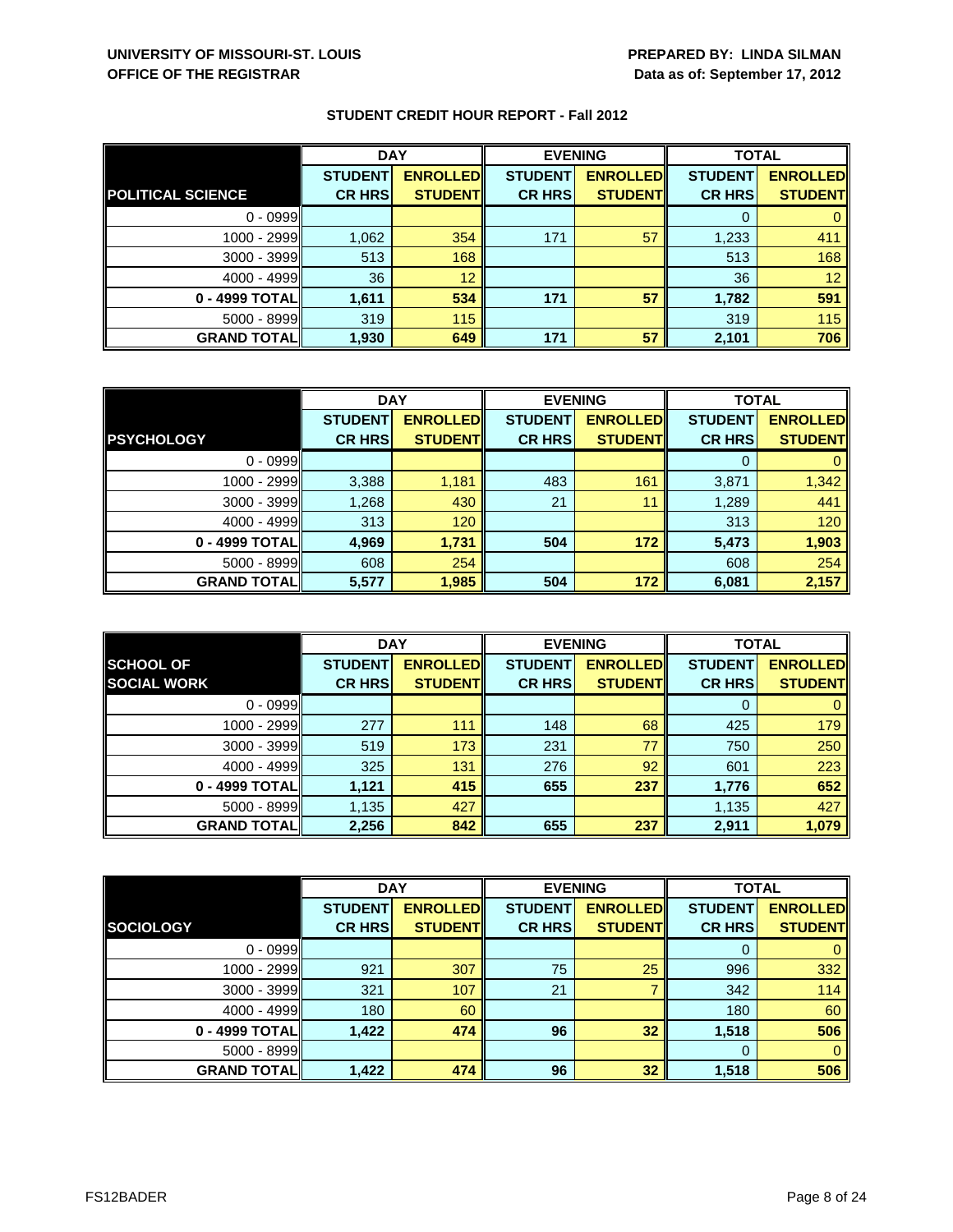|                    | <b>DAY</b>     |                 |                | <b>EVENING</b>  | <b>TOTAL</b>   |                 |
|--------------------|----------------|-----------------|----------------|-----------------|----------------|-----------------|
|                    | <b>STUDENT</b> | <b>ENROLLED</b> | <b>STUDENT</b> | <b>ENROLLED</b> | <b>STUDENT</b> | <b>ENROLLED</b> |
| <b>SPANISH</b>     | <b>CR HRS</b>  | <b>STUDENT</b>  | <b>CR HRS</b>  | <b>STUDENT</b>  | <b>CR HRS</b>  | <b>STUDENT</b>  |
| $0 - 0999$         |                |                 |                |                 |                |                 |
| 1000 - 2999        | 1,649          | 413             | 132            | 30              | 1,781          | 443             |
| $3000 - 3999$      | 83             | 31              |                |                 | 83             | 31              |
| $4000 - 4999$      | 54             | 18              | 6              | ≘               | 60             | 20              |
| 0 - 4999 TOTAL     | 1,786          | 462             | 138            | 32 <sub>2</sub> | 1,924          | 494             |
| 5000 - 8999        | 18             | 6               |                |                 | 18             | 6               |
| <b>GRAND TOTAL</b> | 1,804          | 468             | 138            | 32              | 1,942          | 500             |

|                             | <b>DAY</b>     |                 | <b>EVENING</b> |                 | <b>TOTAL</b>   |                 |
|-----------------------------|----------------|-----------------|----------------|-----------------|----------------|-----------------|
| <b>WOMEN'S &amp; GENDER</b> | <b>STUDENT</b> | <b>ENROLLED</b> | <b>STUDENT</b> | <b>ENROLLED</b> | <b>STUDENT</b> | <b>ENROLLED</b> |
| <b>STUDIES</b>              | <b>CR HRS</b>  | <b>STUDENT</b>  | <b>CR HRS</b>  | <b>STUDENT</b>  | <b>CR HRS</b>  | <b>STUDENT</b>  |
| $0 - 0999$                  |                |                 |                |                 |                |                 |
| 1000 - 2999                 | 210            | 70              |                |                 | 210            | 70              |
| $3000 - 3999$               | 21             |                 |                |                 | 21             |                 |
| $4000 - 4999$               | 78             | 26              |                |                 | 78             | 26              |
| 0 - 4999 TOTAL              | 309            | 103             | 0              |                 | 309            | 103             |
| $5000 - 8999$               | 33             | 11              |                |                 | 33             |                 |
| <b>GRAND TOTAL</b>          | 342            | 114             | $\bf{0}$       |                 | 342            | 114             |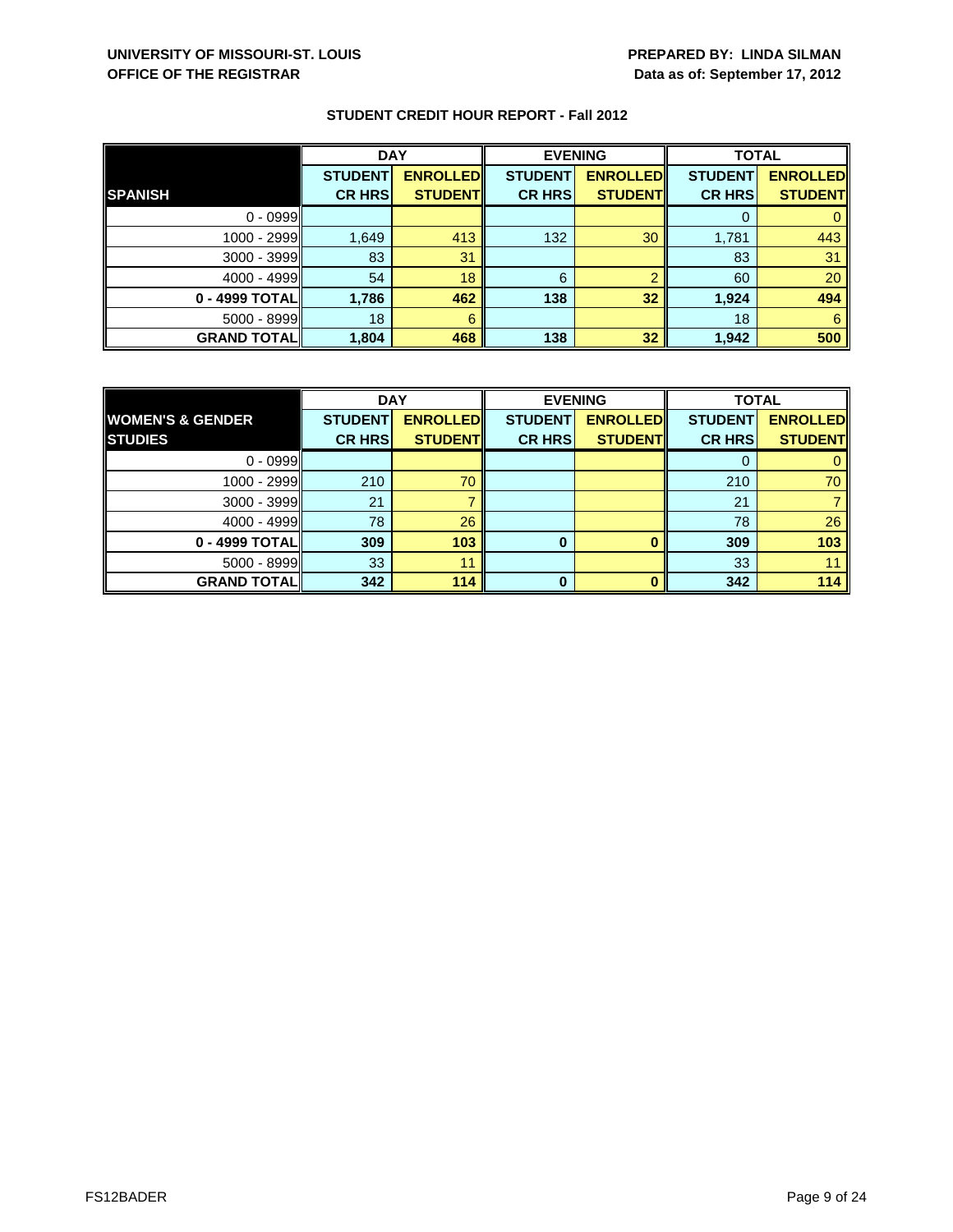|                      | <b>DAY</b>     |                 | <b>EVENING</b> |                 | <b>TOTAL</b>   |                 |
|----------------------|----------------|-----------------|----------------|-----------------|----------------|-----------------|
|                      | <b>STUDENT</b> | <b>ENROLLED</b> | <b>STUDENT</b> | <b>ENROLLED</b> | <b>STUDENT</b> | <b>ENROLLED</b> |
| <b>APPLIED MUSIC</b> | <b>CR HRS</b>  | <b>STUDENT</b>  | <b>CR HRS</b>  | <b>STUDENT</b>  | <b>CR HRS</b>  | <b>STUDENT</b>  |
| $0 - 0999$           |                |                 |                |                 |                |                 |
| $1000 - 2999$        | 76             | 76              |                |                 | 76             | 76              |
| $3000 - 3999$        | 41             | 41              |                |                 | 41             | 41              |
| $4000 - 4999$        | 20             | 10              |                |                 | 20             | 10 <sup>1</sup> |
| 0 - 4999 TOTAL       | 137            | 127             | 0              |                 | 137            | 127             |
| $5000 - 8999$        |                |                 |                |                 |                |                 |
| <b>GRAND TOTAL</b>   | 138            | 128             | 0              |                 | 138            | 128             |

|                      | <b>DAY</b>     |                 | <b>EVENING</b> |                 | <b>TOTAL</b>   |                 |
|----------------------|----------------|-----------------|----------------|-----------------|----------------|-----------------|
|                      | <b>STUDENT</b> | <b>ENROLLED</b> | <b>STUDENT</b> | <b>ENROLLED</b> | <b>STUDENT</b> | <b>ENROLLED</b> |
| <b>ART EDUCATION</b> | <b>CR HRS</b>  | <b>STUDENT</b>  | <b>CR HRS</b>  | <b>STUDENT</b>  | <b>CR HRS</b>  | <b>STUDENT</b>  |
| $0 - 0999$           |                |                 |                |                 |                |                 |
| 1000 - 2999          | 150            | 50              |                |                 | 150            | 50              |
| $3000 - 3999$        |                |                 |                |                 | 0              |                 |
| 4000 - 4999          | 36             | 12              |                |                 | 36             | 12 <sup>1</sup> |
| 0 - 4999 TOTAL       | 186            | 62              | 0              | $\bf{0}$        | 186            | 62              |
| $5000 - 8999$        | 21             |                 |                |                 | 21             |                 |
| <b>GRAND TOTAL</b>   | 207            | 69              | 0              | O               | 207            | 69              |

|                     | <b>DAY</b>                      |                                   | <b>EVENING</b>                  |                                   | <b>TOTAL</b>                    |                                   |
|---------------------|---------------------------------|-----------------------------------|---------------------------------|-----------------------------------|---------------------------------|-----------------------------------|
| <b>ART HISTORY</b>  | <b>STUDENT</b><br><b>CR HRS</b> | <b>ENROLLED</b><br><b>STUDENT</b> | <b>STUDENT</b><br><b>CR HRS</b> | <b>ENROLLED</b><br><b>STUDENT</b> | <b>STUDENT</b><br><b>CR HRS</b> | <b>ENROLLED</b><br><b>STUDENT</b> |
| $0 - 0999$          |                                 |                                   |                                 |                                   | O                               |                                   |
| 1000 - 2999         | 1,104                           | 368                               | 270                             | 90                                | 1,374                           | 458                               |
| $3000 - 3999$       | 186                             | 62                                |                                 |                                   | 186                             | 62                                |
| $4000 - 4999$       | 45                              | 15                                |                                 |                                   | 45                              | 15                                |
| 0 - 4999 TOTAL      | 1,335                           | 445                               | 270                             | 90                                | 1,605                           | 535                               |
| $5000 - 8999$       |                                 |                                   |                                 |                                   | 0                               | 0                                 |
| <b>GRAND TOTALI</b> | 1,335                           | 445                               | 270                             | 90                                | 1,605                           | 535                               |

|                      | <b>DAY</b>     |                 | <b>EVENING</b> |                 | <b>TOTAL</b>   |                 |
|----------------------|----------------|-----------------|----------------|-----------------|----------------|-----------------|
|                      | <b>STUDENT</b> | <b>ENROLLED</b> | <b>STUDENT</b> | <b>ENROLLED</b> | <b>STUDENT</b> | <b>ENROLLED</b> |
| <b>COMMUNICATION</b> | <b>CR HRS</b>  | <b>STUDENT</b>  | <b>CR HRS</b>  | <b>STUDENT</b>  | <b>CR HRS</b>  | <b>STUDENT</b>  |
| $0 - 0999$           |                |                 |                |                 | 0              | 0               |
| 1000 - 2999          | 2,001          | 667             | 30             | 10              | 2,031          | 677             |
| $3000 - 3999$        | 1,293          | 431             | 48             | 16              | 1,341          | 447             |
| $4000 - 4999$        | 245            | 73              |                |                 | 245            | 73              |
| 0 - 4999 TOTAL       | 3,539          | 1,171           | 78             | 26              | 3,617          | 1,197           |
| $5000 - 8999$        | 75             | 25              |                |                 | 75             | 25              |
| <b>GRAND TOTAL</b>   | 3,614          | 1,196           | 78             | 26              | 3,692          | 1,222           |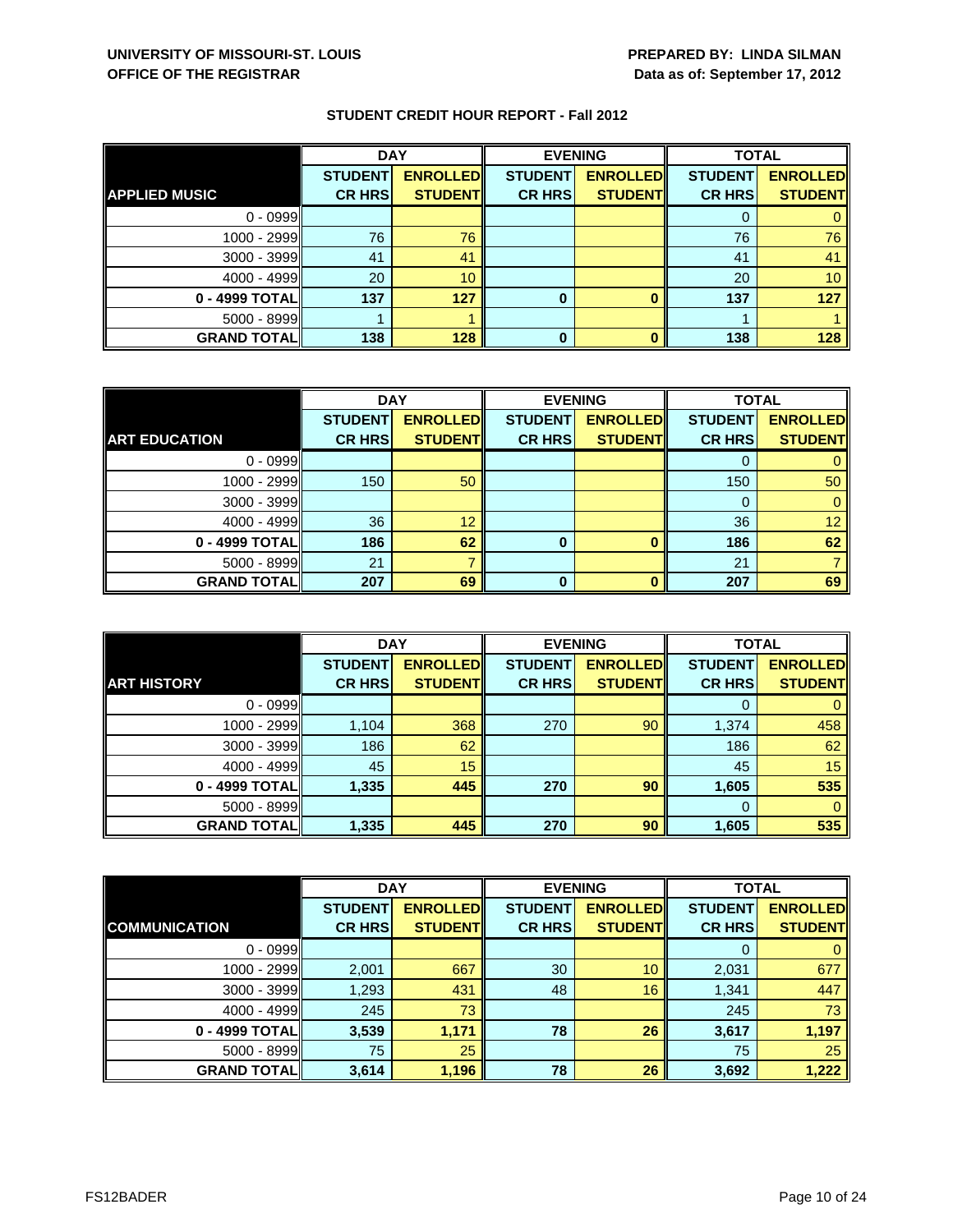|                     | <b>DAY</b>     |                 | <b>EVENING</b> |                 | <b>TOTAL</b>   |                 |
|---------------------|----------------|-----------------|----------------|-----------------|----------------|-----------------|
| <b>ENSEMBLE</b>     | <b>STUDENT</b> | <b>ENROLLED</b> | <b>STUDENT</b> | <b>ENROLLED</b> | <b>STUDENT</b> | <b>ENROLLED</b> |
| <b>IPERFORMANCE</b> | <b>CR HRS</b>  | <b>STUDENT</b>  | <b>CR HRS</b>  | <b>STUDENT</b>  | <b>CR HRS</b>  | <b>STUDENT</b>  |
| $0 - 0999$          |                |                 |                |                 |                |                 |
| $1000 - 2999$       | 263            | 263             | 22             | 22              | 285            | 285             |
| 3000 - 3999         |                |                 |                |                 | 0              |                 |
| $4000 - 4999$       |                |                 |                |                 |                |                 |
| 0 - 4999 TOTAL      | 270            | 270             | 22             | 22              | 292            | 292             |
| $5000 - 8999$       |                |                 |                |                 | $\Omega$       |                 |
| <b>GRAND TOTAL</b>  | 270            | 270             | 22             | 22              | 292            | 292             |

|                      | <b>DAY</b>     |                 | <b>EVENING</b> |                 | <b>TOTAL</b>   |                 |
|----------------------|----------------|-----------------|----------------|-----------------|----------------|-----------------|
|                      | <b>STUDENT</b> | <b>ENROLLED</b> | <b>STUDENT</b> | <b>ENROLLED</b> | <b>STUDENT</b> | <b>ENROLLED</b> |
| <b>MEDIA STUDIES</b> | <b>CR HRS</b>  | <b>STUDENT</b>  | <b>CR HRS</b>  | <b>STUDENT</b>  | <b>CR HRS</b>  | <b>STUDENT</b>  |
| $0 - 0999$           |                |                 |                |                 |                |                 |
| 1000 - 2999          | 1,074          | 358             |                |                 | 1,074          | 358             |
| $3000 - 3999$        | 358            | 117             | 39             | 13              | 397            | 130             |
| $4000 - 4999$        |                |                 |                |                 | 0              | 0               |
| 0 - 4999 TOTAL       | 1,432          | 475             | 39             | 13              | 1,471          | 488             |
| $5000 - 8999$        |                |                 |                |                 | 0              |                 |
| <b>GRAND TOTAL</b>   | 1,432          | 475             | 39             | 13              | 1,471          | 488             |

|                        | <b>DAY</b>                      |                                   |                                 | <b>EVENING</b>                    | <b>TOTAL</b>                    |                                   |
|------------------------|---------------------------------|-----------------------------------|---------------------------------|-----------------------------------|---------------------------------|-----------------------------------|
| <b>MUSIC EDUCATION</b> | <b>STUDENT</b><br><b>CR HRS</b> | <b>ENROLLED</b><br><b>STUDENT</b> | <b>STUDENT</b><br><b>CR HRS</b> | <b>ENROLLED</b><br><b>STUDENT</b> | <b>STUDENT</b><br><b>CR HRS</b> | <b>ENROLLED</b><br><b>STUDENT</b> |
|                        |                                 |                                   |                                 |                                   |                                 |                                   |
| $0 - 0999$             |                                 |                                   |                                 |                                   | U                               |                                   |
| $1000 - 2999$          |                                 |                                   |                                 |                                   |                                 |                                   |
| $3000 - 3999$          | 176                             | 62                                | 51                              |                                   | 227                             | 79                                |
| $4000 - 4999$          |                                 |                                   |                                 |                                   |                                 |                                   |
| 0 - 4999 TOTALI        | 176                             | 62                                | 51                              | 17                                | 227                             | 79                                |
| $5000 - 8999$          | 33                              | 11                                |                                 |                                   | 33                              |                                   |
| <b>GRAND TOTAL</b>     | 209                             | 73                                | 51                              | 47                                | 260                             | 90                                |

|                      | <b>DAY</b>     |                 |                | <b>EVENING</b>  |                | <b>TOTAL</b>    |  |
|----------------------|----------------|-----------------|----------------|-----------------|----------------|-----------------|--|
|                      | <b>STUDENT</b> | <b>ENROLLED</b> | <b>STUDENT</b> | <b>ENROLLED</b> | <b>STUDENT</b> | <b>ENROLLED</b> |  |
| <b>MUSIC HISTORY</b> | <b>CR HRS</b>  | <b>STUDENT</b>  | <b>CR HRS</b>  | <b>STUDENT</b>  | <b>CR HRS</b>  | <b>STUDENT</b>  |  |
| $0 - 0999$           |                |                 |                |                 | 0              | $\mathbf{0}$    |  |
| 1000 - 2999          | 849            | 283             |                |                 | 849            | 283             |  |
| $3000 - 3999$        |                |                 |                |                 | 0              | $\mathbf{0}$    |  |
| 4000 - 4999          | 84             | 28              |                |                 | 84             | 28              |  |
| 0 - 4999 TOTAL       | 933            | 311             | 0              |                 | 933            | 311             |  |
| $5000 - 8999$        |                |                 |                |                 | $\Omega$       | $\Omega$        |  |
| <b>GRAND TOTAL</b>   | 933            | 311             | $\bf{0}$       | n               | 933            | 311             |  |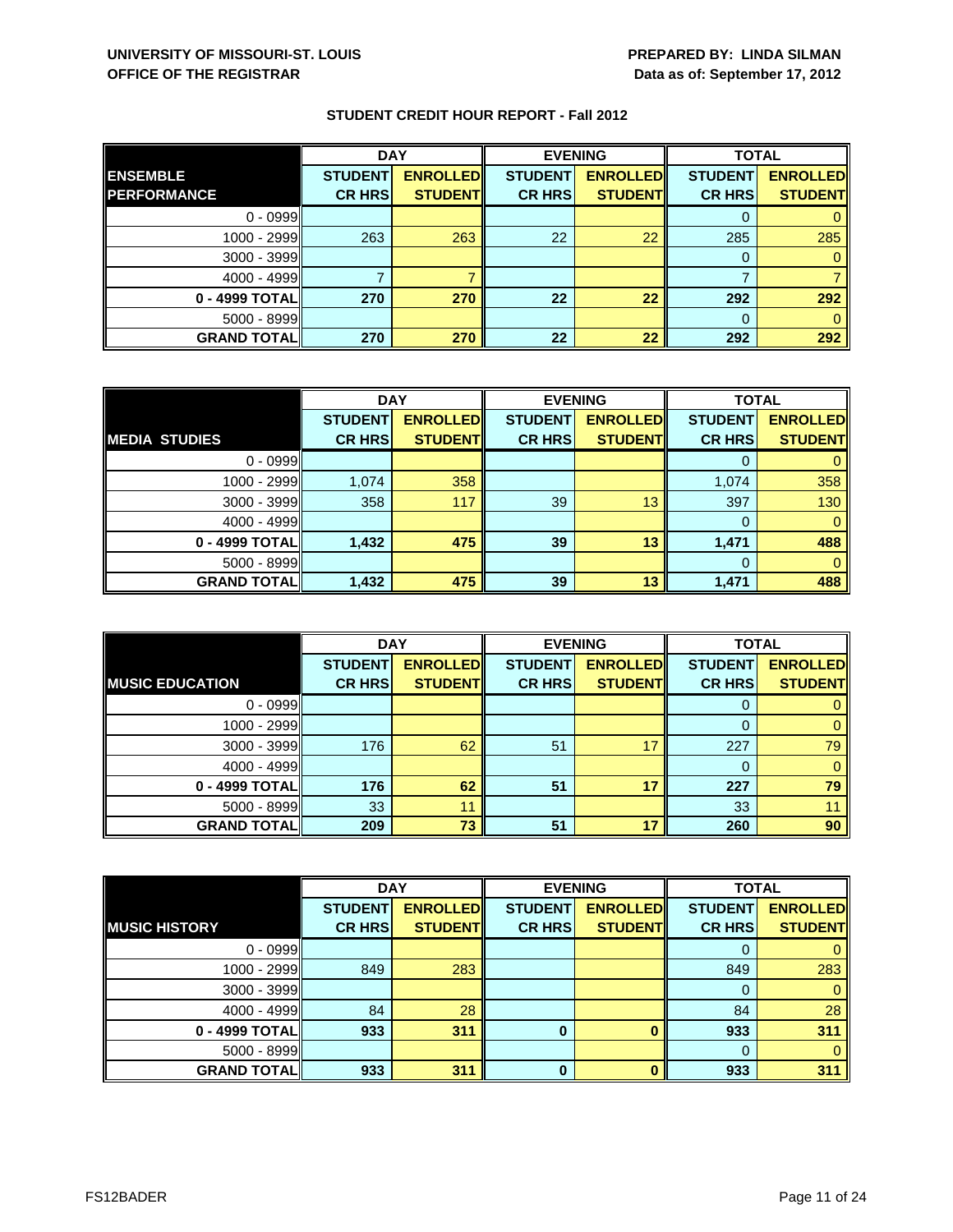|                    | <b>DAY</b>     |                 |                | <b>EVENING</b>  | <b>TOTAL</b>   |                 |
|--------------------|----------------|-----------------|----------------|-----------------|----------------|-----------------|
|                    | <b>STUDENT</b> | <b>ENROLLED</b> | <b>STUDENT</b> | <b>ENROLLED</b> | <b>STUDENT</b> | <b>ENROLLED</b> |
| <b>PEDAGOGY</b>    | <b>CR HRS</b>  | <b>STUDENT</b>  | <b>CR HRS</b>  | <b>STUDENT</b>  | <b>CR HRS</b>  | <b>STUDENT</b>  |
| $0 - 0999$         |                |                 |                |                 |                |                 |
| $1000 - 2999$      | 28             | 13              |                |                 | 28             | 13 <sup>1</sup> |
| $3000 - 3999$      |                |                 |                |                 |                |                 |
| $4000 - 4999$      |                |                 |                |                 |                |                 |
| $0 - 4999$ TOTAL   | 28             | 13              | 0              |                 | 28             | 13              |
| $5000 - 8999$      |                |                 |                |                 |                |                 |
| <b>GRAND TOTAL</b> | 28             | 13              | 0              |                 | 28             | 13              |

|                    | <b>DAY</b>     |                 | <b>EVENING</b> |                 | <b>TOTAL</b>   |                 |
|--------------------|----------------|-----------------|----------------|-----------------|----------------|-----------------|
|                    | <b>STUDENT</b> | <b>ENROLLED</b> | <b>STUDENT</b> | <b>ENROLLED</b> | <b>STUDENT</b> | <b>ENROLLED</b> |
| <b>PRACTICUM</b>   | <b>CR HRS</b>  | <b>STUDENT</b>  | <b>CR HRS</b>  | <b>STUDENT</b>  | <b>CR HRS</b>  | <b>STUDENT</b>  |
| $0 - 0999$         |                |                 |                |                 |                |                 |
| 1000 - 2999        | 67             | 67              |                |                 | 67             | 67              |
| $3000 - 3999$      | 59             | 32              |                |                 | 59             | 32              |
| $4000 - 4999$      | 3              |                 |                |                 | 3              |                 |
| 0 - 4999 TOTAL     | 129            | 100             | 0              |                 | 129            | 100             |
| $5000 - 8999$      |                |                 |                |                 | 0              |                 |
| <b>GRAND TOTAL</b> | 129            | 100             | O              | n               | 129            | 100             |

|                     | <b>DAY</b>     |                 |                | <b>EVENING</b>  | <b>TOTAL</b>   |                 |
|---------------------|----------------|-----------------|----------------|-----------------|----------------|-----------------|
|                     | <b>STUDENT</b> | <b>ENROLLED</b> | <b>STUDENT</b> | <b>ENROLLED</b> | <b>STUDENT</b> | <b>ENROLLED</b> |
| <b>STUDIO ART</b>   | <b>CR HRS</b>  | <b>STUDENT</b>  | <b>CR HRS</b>  | <b>STUDENT</b>  | <b>CR HRS</b>  | <b>STUDENT</b>  |
| $0 - 0999$          |                |                 |                |                 | O              |                 |
| $1000 - 2999$       | 1,100          | 366             | 276            | 92              | 1,376          | 458             |
| $3000 - 3999$       | 288            | 96              | 27             | 9               | 315            | 105             |
| $4000 - 4999$       | 120            | 40              |                |                 | 120            | 40              |
| 0 - 4999 TOTAL      | 1,508          | 502             | 303            | 101             | 1,811          | 603             |
| $5000 - 8999$       |                |                 |                |                 | 0              | 0               |
| <b>GRAND TOTALI</b> | 1,508          | 502             | 303            | 101             | 1,811          | 603             |

|                    | <b>DAY</b>     |                 |                | <b>EVENING</b>  | <b>TOTAL</b>   |                 |
|--------------------|----------------|-----------------|----------------|-----------------|----------------|-----------------|
|                    | <b>STUDENT</b> | <b>ENROLLED</b> | <b>STUDENT</b> | <b>ENROLLED</b> | <b>STUDENT</b> | <b>ENROLLED</b> |
| <b>THEATRE</b>     | <b>CR HRS</b>  | <b>STUDENT</b>  | <b>CR HRS</b>  | <b>STUDENT</b>  | <b>CR HRS</b>  | <b>STUDENT</b>  |
| $0 - 0999$         |                |                 |                |                 |                |                 |
| $1000 - 2999$      |                |                 |                |                 |                | 0               |
| $3000 - 3999$      |                |                 |                |                 | O              | 0.              |
| $4000 - 4999$      |                |                 |                |                 |                |                 |
| $0 - 4999$ TOTAL   |                |                 |                |                 |                |                 |
| $5000 - 8999$      |                |                 |                |                 | 0              |                 |
| <b>GRAND TOTAL</b> |                |                 |                |                 | n              | o               |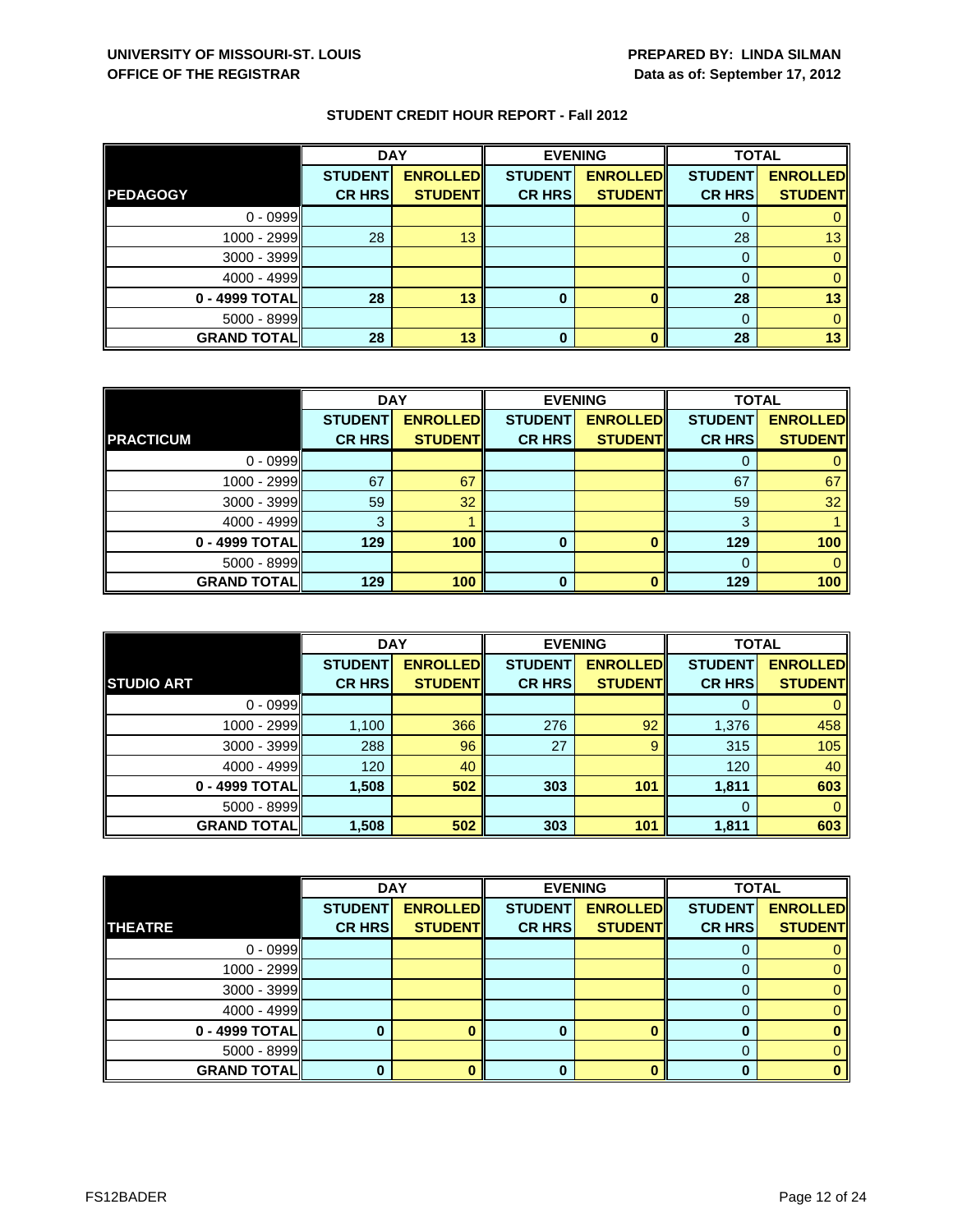|                          | <b>DAY</b>     |                 | <b>EVENING</b> |                 | <b>TOTAL</b>   |                 |
|--------------------------|----------------|-----------------|----------------|-----------------|----------------|-----------------|
|                          | <b>STUDENT</b> | <b>ENROLLED</b> | <b>STUDENT</b> | <b>ENROLLED</b> | <b>STUDENT</b> | <b>ENROLLED</b> |
| <b>THEATRE AND DANCE</b> | <b>CR HRS</b>  | <b>STUDENT</b>  | <b>CR HRS</b>  | <b>STUDENT</b>  | <b>CR HRS</b>  | <b>STUDENT</b>  |
| $0 - 0999$               |                |                 |                |                 |                |                 |
| 1000 - 2999              | 727            | 258             | 141            | 47              | 868            | 305             |
| 3000 - 3999              | 40             | 15              |                |                 | 40             | 15              |
| $4000 - 4999$            | 21             |                 |                |                 | 21             |                 |
| 0 - 4999 TOTAL           | 788            | 280             | 141            | 47              | 929            | 327             |
| 5000 - 8999              |                |                 |                |                 | 0              |                 |
| <b>GRAND TOTAL</b>       | 788            | 280             | 141            | 47              | 929            | 327             |

|                                 | <b>DAY</b>     |                 |                | <b>EVENING</b>  |                | <b>TOTAL</b>    |  |
|---------------------------------|----------------|-----------------|----------------|-----------------|----------------|-----------------|--|
|                                 | <b>STUDENT</b> | <b>ENROLLED</b> | <b>STUDENT</b> | <b>ENROLLED</b> | <b>STUDENT</b> | <b>ENROLLED</b> |  |
| <b>THEORY &amp; COMPOSITION</b> | <b>CR HRS</b>  | <b>STUDENT</b>  | <b>CR HRS</b>  | <b>STUDENT</b>  | <b>CR HRS</b>  | <b>STUDENT</b>  |  |
| $0 - 0999$                      |                |                 |                |                 |                |                 |  |
| 1000 - 2999                     | 202            | 102             |                |                 | 202            | 102             |  |
| 3000 - 3999                     | 10             | 5               |                |                 | 10             | 5               |  |
| $4000 - 4999$                   | 5              |                 |                |                 | 5              |                 |  |
| 0 - 4999 TOTAL                  | 217            | 109             | 0              |                 | 217            | 109             |  |
| $5000 - 8999$                   | 21             |                 |                |                 | 21             |                 |  |
| <b>GRAND TOTAL</b>              | 238            | 116             | ŋ              |                 | 238            | 116             |  |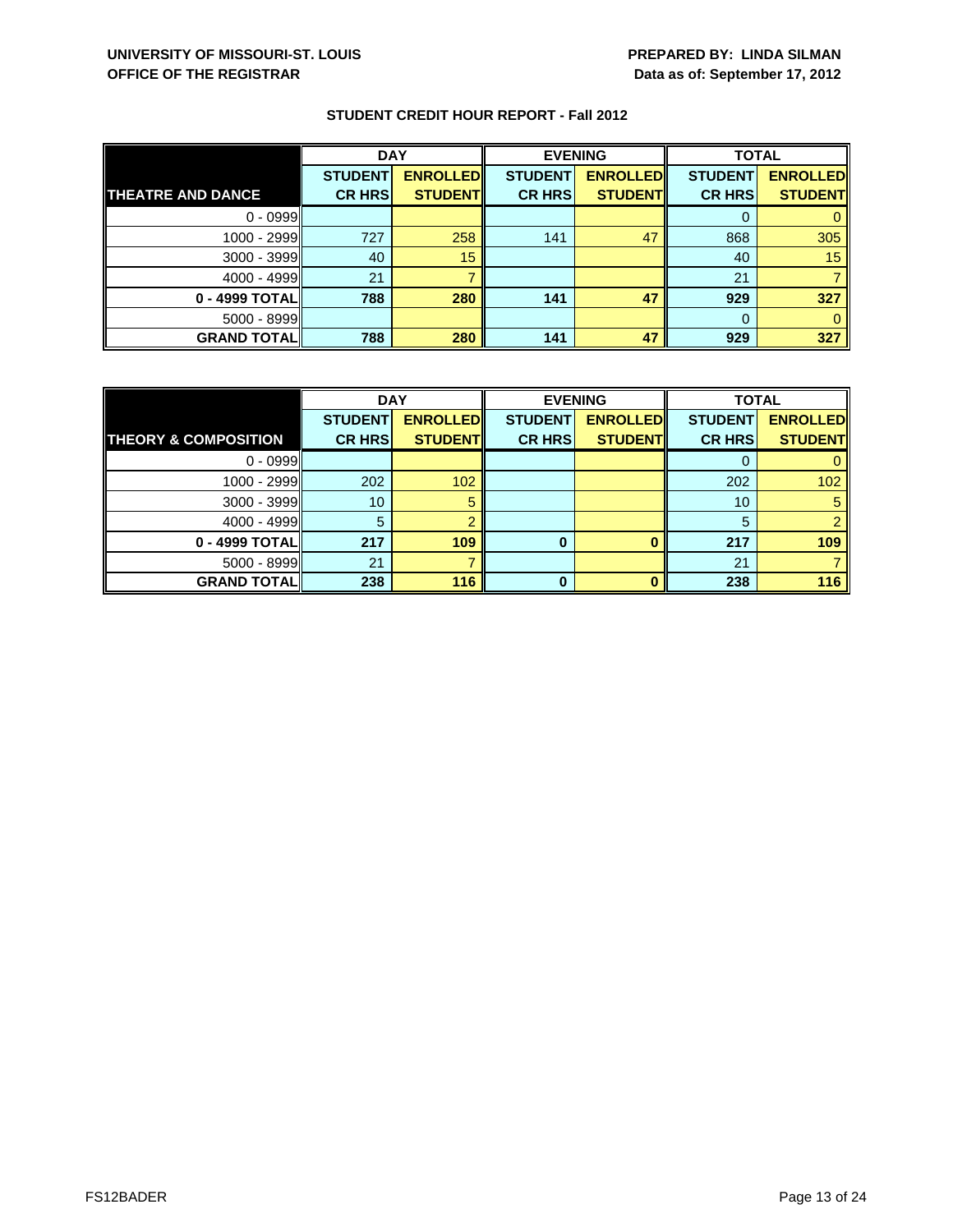|                    | <b>DAY</b>     |                 | <b>EVENING</b> |                 | <b>TOTAL</b>   |                 |
|--------------------|----------------|-----------------|----------------|-----------------|----------------|-----------------|
|                    | <b>STUDENT</b> | <b>ENROLLED</b> | <b>STUDENT</b> | <b>ENROLLED</b> | <b>STUDENT</b> | <b>ENROLLED</b> |
| <b>ACCOUNTING</b>  | <b>CR HRS</b>  | <b>STUDENT</b>  | <b>CR HRS</b>  | <b>STUDENT</b>  | <b>CR HRS</b>  | <b>STUDENT</b>  |
| $0 - 0999$         |                |                 |                |                 |                |                 |
| 1000 - 2999        | 1,218          | 406             | 273            | 91              | 1,491          | 497             |
| $3000 - 3999$      | 777            | 259             | 519            | 173             | 1,296          | 432             |
| $4000 - 4999$      | 57             | 19              | 330            | 110             | 387            | 129             |
| 0 - 4999 TOTAL     | 2,052          | 684             | 1,122          | 374             | 3,174          | 1,058           |
| $5000 - 8999$      | 453            | 151             |                |                 | 453            | 151             |
| <b>GRAND TOTAL</b> | 2,505          | 835             | 1,122          | 374             | 3,627          | 1,209           |

|                       | <b>DAY</b>     |                 |                | <b>EVENING</b>  | <b>TOTAL</b>   |                 |
|-----------------------|----------------|-----------------|----------------|-----------------|----------------|-----------------|
| <b>BUSINESS</b>       | <b>STUDENT</b> | <b>ENROLLED</b> | <b>STUDENT</b> | <b>ENROLLED</b> | <b>STUDENT</b> | <b>ENROLLED</b> |
| <b>ADMINISTRATION</b> | <b>CR HRS</b>  | <b>STUDENT</b>  | <b>CR HRS</b>  | <b>STUDENT</b>  | <b>CR HRS</b>  | <b>STUDENT</b>  |
| $0 - 0999$            |                |                 |                |                 |                |                 |
| 1000 - 2999           | 1,230          | 410             | 252            | 84              | 1,482          | 494             |
| $3000 - 3999$         | 27             | 9               |                |                 | 27             | 9               |
| $4000 - 4999$         |                |                 |                |                 | 0              | 0               |
| 0 - 4999 TOTAL        | 1,257          | 419             | 252            | 84              | 1,509          | 503             |
| $5000 - 8999$         | 616            | 212             |                |                 | 616            | 212             |
| <b>GRAND TOTAL</b>    | 1,873          | 631             | 252            | 84              | 2,125          | 715             |

|                     | <b>DAY</b>                      |                                   |                                 | <b>EVENING</b>                    | <b>TOTAL</b>                    |                                   |
|---------------------|---------------------------------|-----------------------------------|---------------------------------|-----------------------------------|---------------------------------|-----------------------------------|
| <b>FINANCE</b>      | <b>STUDENT</b><br><b>CR HRS</b> | <b>ENROLLED</b><br><b>STUDENT</b> | <b>STUDENT</b><br><b>CR HRS</b> | <b>ENROLLED</b><br><b>STUDENT</b> | <b>STUDENT</b><br><b>CR HRS</b> | <b>ENROLLED</b><br><b>STUDENT</b> |
|                     |                                 |                                   |                                 |                                   |                                 |                                   |
| $0 - 0999$          |                                 |                                   |                                 |                                   | O                               |                                   |
| 1000 - 2999         | 75                              | 25                                |                                 |                                   | 75                              | 25                                |
| $3000 - 3999$       | 1,354                           | 462                               | 568                             | 200                               | 1,922                           | 662                               |
| $4000 - 4999$       |                                 |                                   |                                 |                                   | 0                               | 0                                 |
| 0 - 4999 TOTAL      | 1,429                           | 487                               | 568                             | 200                               | 1,997                           | 687                               |
| $5000 - 8999$       | 338                             | 114                               |                                 |                                   | 338                             | 114                               |
| <b>GRAND TOTALI</b> | 1,767                           | 601                               | 568                             | 200                               | 2,335                           | 801                               |

|                    | <b>DAY</b>     |                 | <b>EVENING</b> |                 | <b>TOTAL</b>   |                 |
|--------------------|----------------|-----------------|----------------|-----------------|----------------|-----------------|
| <b>INFORMATION</b> | <b>STUDENT</b> | <b>ENROLLED</b> | <b>STUDENT</b> | <b>ENROLLED</b> | <b>STUDENT</b> | <b>ENROLLED</b> |
| <b>SYSTEMS</b>     | <b>CR HRS</b>  | <b>STUDENT</b>  | <b>CR HRS</b>  | <b>STUDENT</b>  | <b>CR HRS</b>  | <b>STUDENT</b>  |
| $0 - 0999$         |                |                 |                |                 | 0              | $\mathbf{0}$    |
| 1000 - 2999        | 1,464          | 488             | 420            | 140             | 1,884          | 628             |
| $3000 - 3999$      | 54             | 18              | 360            | 120             | 414            | 138             |
| $4000 - 4999$      |                |                 | 63             | 21              | 63             | 21              |
| 0 - 4999 TOTAL     | 1,518          | 506             | 843            | 281             | 2,361          | 787             |
| $5000 - 8999$      | 489            | 163             |                |                 | 489            | 163             |
| <b>GRAND TOTAL</b> | 2,007          | 669             | 843            | 281             | 2,850          | 950             |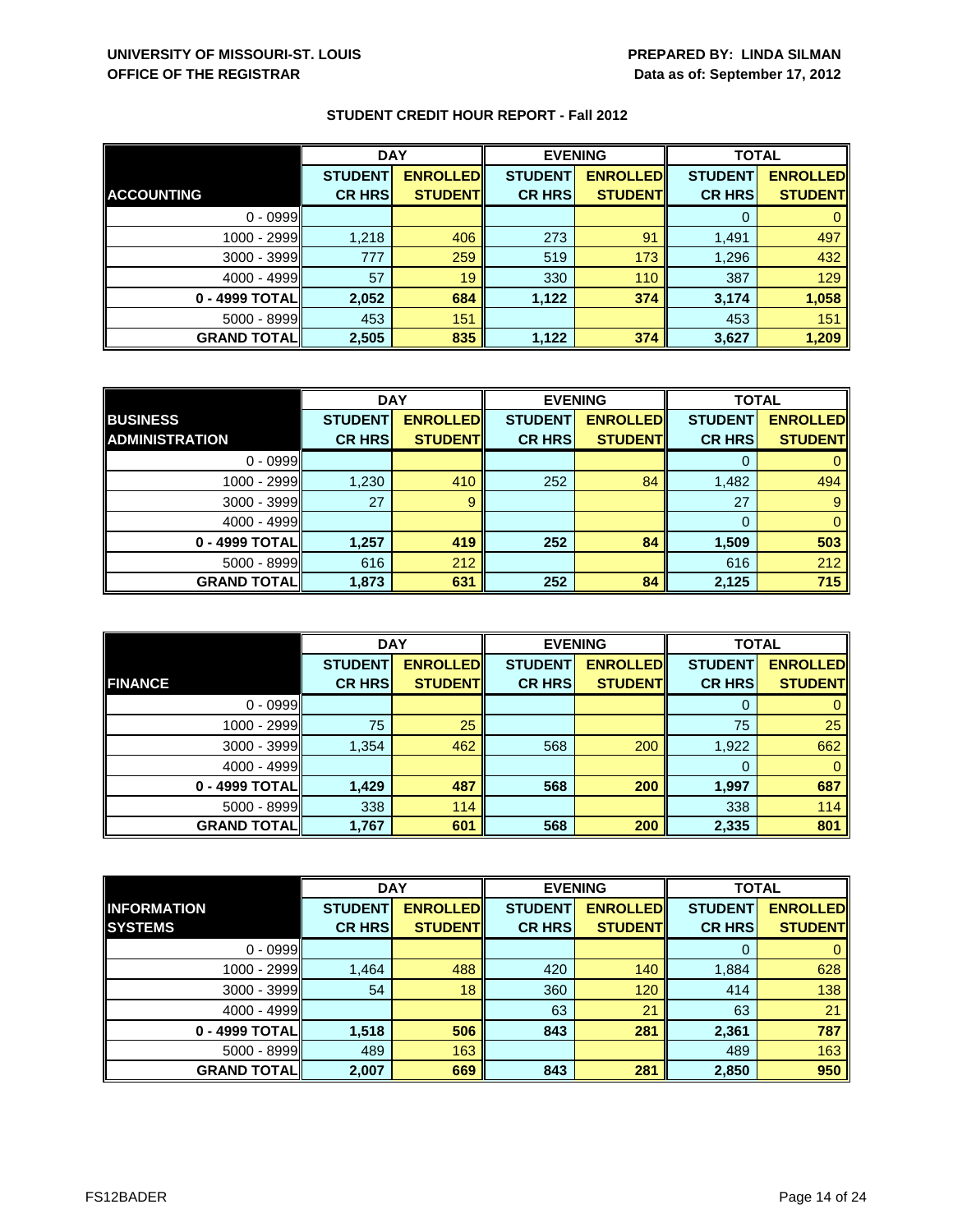| <b>LOGISTICS &amp;</b> | <b>DAY</b>     |                 | <b>EVENING</b> |                 | <b>TOTAL</b>   |                 |
|------------------------|----------------|-----------------|----------------|-----------------|----------------|-----------------|
| <b>OPERATIONS</b>      | <b>STUDENT</b> | <b>ENROLLED</b> | <b>STUDENT</b> | <b>ENROLLED</b> | <b>STUDENT</b> | <b>ENROLLED</b> |
| <b>MANAGEMENT</b>      | <b>CR HRS</b>  | <b>STUDENT</b>  | <b>CR HRS</b>  | <b>STUDENT</b>  | <b>CR HRS</b>  | <b>STUDENT</b>  |
| $0 - 0999$             |                |                 |                |                 |                |                 |
| 1000 - 2999            |                |                 |                |                 |                |                 |
| $3000 - 3999$          | 1.119          | 373             | 339            | 113             | 1,458          | 486             |
| $4000 - 4999$          | 81             | 27              |                |                 | 81             | 27              |
| 0 - 4999 TOTAL         | 1,200          | 400             | 339            | 113             | 1,539          | 513             |
| $5000 - 8999$          | 269            | 93              |                |                 | 269            | 93              |
| <b>GRAND TOTALI</b>    | 1,469          | 493             | 339            | 113             | 1,808          | 606             |

|                    | <b>DAY</b>     |                 |                | <b>EVENING</b>  | <b>TOTAL</b>   |                 |
|--------------------|----------------|-----------------|----------------|-----------------|----------------|-----------------|
|                    | <b>STUDENT</b> | <b>ENROLLED</b> | <b>STUDENT</b> | <b>ENROLLED</b> | <b>STUDENT</b> | <b>ENROLLED</b> |
| <b>IMANAGEMENT</b> | <b>CR HRS</b>  | <b>STUDENT</b>  | <b>CR HRS</b>  | <b>STUDENT</b>  | <b>CR HRS</b>  | <b>STUDENT</b>  |
| $0 - 0999$         |                |                 |                |                 |                |                 |
| $1000 - 2999$      |                |                 |                |                 | 0              |                 |
| $3000 - 3999$      | 1,293          | 431             | 660            | 220             | 1,953          | 651             |
| $4000 - 4999$      | 270            | 90              | 153            | 51              | 423            | 141             |
| 0 - 4999 TOTAL     | 1,563          | 521             | 813            | 271             | 2,376          | 792             |
| $5000 - 8999$      | 291            | 97              |                |                 | 291            | 97              |
| <b>GRAND TOTAL</b> | 1,854          | 618             | 813            | 271             | 2,667          | 889             |

|                                         | <b>DAY</b>                      |                                   | <b>EVENING</b>                  |                                   | <b>TOTAL</b>                    |                                   |
|-----------------------------------------|---------------------------------|-----------------------------------|---------------------------------|-----------------------------------|---------------------------------|-----------------------------------|
| <b>INTERNATIONAL</b><br><b>BUSINESS</b> | <b>STUDENT</b><br><b>CR HRS</b> | <b>ENROLLED</b><br><b>STUDENT</b> | <b>STUDENT</b><br><b>CR HRS</b> | <b>ENROLLED</b><br><b>STUDENT</b> | <b>STUDENT</b><br><b>CR HRS</b> | <b>ENROLLED</b><br><b>STUDENT</b> |
|                                         |                                 |                                   |                                 |                                   |                                 |                                   |
| $0 - 0999$                              |                                 |                                   |                                 |                                   | O                               |                                   |
| $1000 - 2999$                           |                                 |                                   |                                 |                                   |                                 |                                   |
| $3000 - 3999$                           | 379                             | 127                               | 60                              | 20                                | 439                             | 147                               |
| $4000 - 4999$                           |                                 |                                   |                                 |                                   | 0                               |                                   |
| 0 - 4999 TOTAL                          | 379                             | 127                               | 60                              | 20                                | 439                             | 147                               |
| $5000 - 8999$                           | 93                              | 31                                |                                 |                                   | 93                              | 31                                |
| <b>GRAND TOTALI</b>                     | 472                             | 158                               | 60                              | 20                                | 532                             | 178                               |

|                    | <b>DAY</b>     |                 | <b>EVENING</b> |                 | <b>TOTAL</b>   |                 |
|--------------------|----------------|-----------------|----------------|-----------------|----------------|-----------------|
|                    | <b>STUDENT</b> | <b>ENROLLED</b> | <b>STUDENT</b> | <b>ENROLLED</b> | <b>STUDENT</b> | <b>ENROLLED</b> |
| <b>MARKETING</b>   | <b>CR HRS</b>  | <b>STUDENT</b>  | <b>CR HRS</b>  | <b>STUDENT</b>  | <b>CR HRS</b>  | <b>STUDENT</b>  |
| $0 - 0999$         |                |                 |                |                 | 0              | $\mathbf{0}$    |
| 1000 - 2999        |                |                 |                |                 | 0              | $\mathbf{0}$    |
| $3000 - 3999$      | 1,582          | 532             | 234            | 78              | 1,816          | 610             |
| $4000 - 4999$      | 78             | 26              | 30             | 10              | 108            | 36              |
| 0 - 4999 TOTAL     | 1,660          | 558             | 264            | 88              | 1,924          | 646             |
| $5000 - 8999$      | 306            | 102             |                |                 | 306            | 102             |
| <b>GRAND TOTAL</b> | 1,966          | 660             | 264            | 88              | 2,230          | 748             |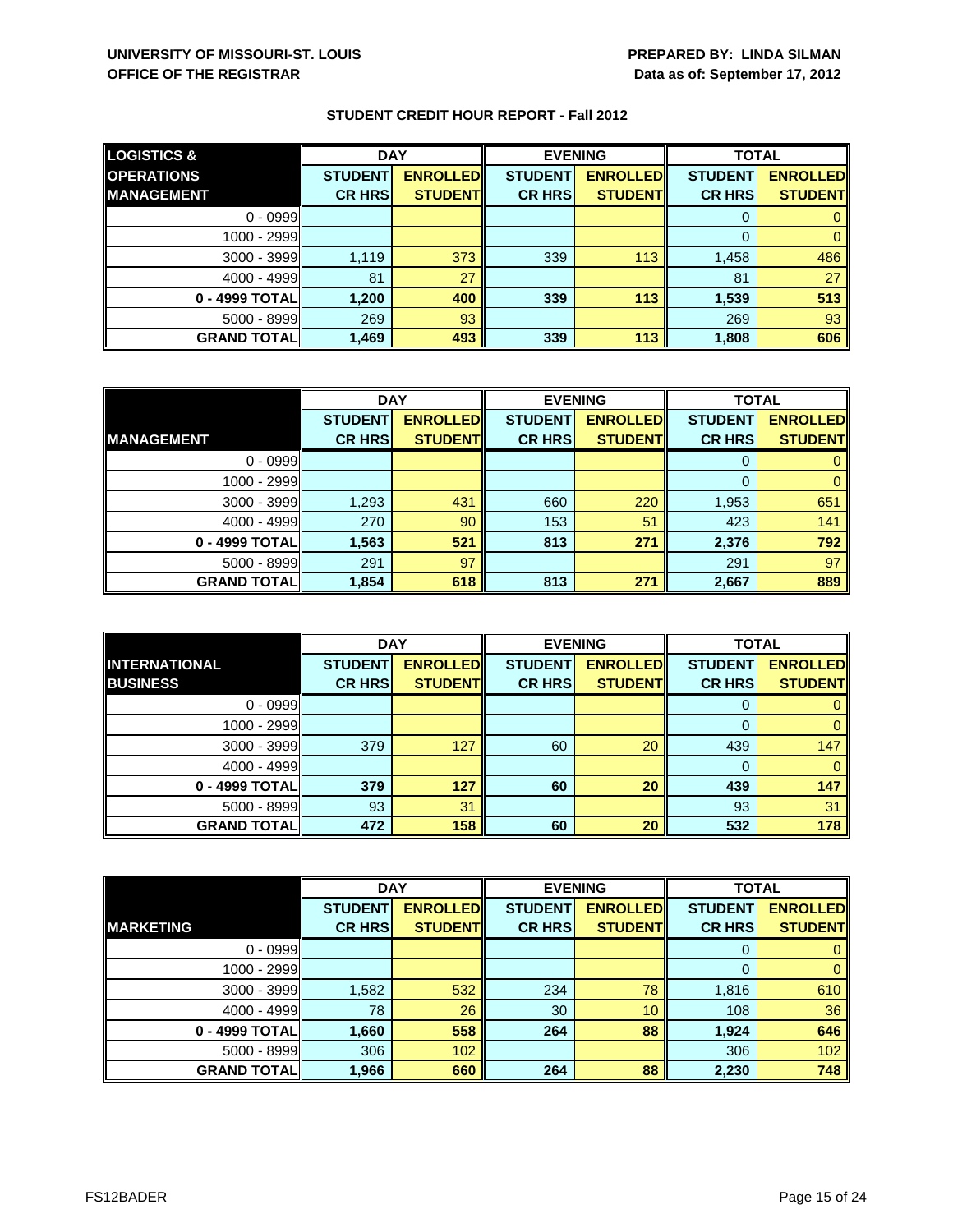|                    | <b>DAY</b>     |                 |                | <b>EVENING</b>  | <b>TOTAL</b>   |                 |
|--------------------|----------------|-----------------|----------------|-----------------|----------------|-----------------|
| <b>ADULT</b>       | <b>STUDENT</b> | <b>ENROLLED</b> | <b>STUDENT</b> | <b>ENROLLED</b> | <b>STUDENT</b> | <b>ENROLLED</b> |
| <b>EDUCATION</b>   | <b>CR HRS</b>  | <b>STUDENT</b>  | <b>CR HRS</b>  | <b>STUDENT</b>  | <b>CR HRS</b>  | <b>STUDENT</b>  |
| $0 - 0999$         |                |                 |                |                 |                |                 |
| $1000 - 2999$      |                |                 |                |                 | $\Omega$       |                 |
| $3000 - 3999$      |                |                 |                |                 | 0              |                 |
| $4000 - 4999$      |                |                 |                |                 |                |                 |
| 0 - 4999 TOTAL     |                |                 | 0              |                 | O              |                 |
| $5000 - 8999$      | 134            | 45              |                |                 | 134            | 45              |
| <b>GRAND TOTAL</b> | 134            | 45              | 0              |                 | 134            | 45              |

|                    | <b>DAY</b>     |                 |                | <b>EVENING</b>  | <b>TOTAL</b>   |                 |
|--------------------|----------------|-----------------|----------------|-----------------|----------------|-----------------|
| <b>COUNSELOR</b>   | <b>STUDENT</b> | <b>ENROLLED</b> | <b>STUDENT</b> | <b>ENROLLED</b> | <b>STUDENT</b> | <b>ENROLLED</b> |
| <b>EDUCATION</b>   | <b>CR HRS</b>  | <b>STUDENT</b>  | <b>CR HRS</b>  | <b>STUDENT</b>  | <b>CR HRS</b>  | <b>STUDENT</b>  |
| $0 - 0999$         |                |                 |                |                 |                |                 |
| 1000 - 2999        | 15             |                 |                |                 | 15             |                 |
| 3000 - 3999        |                |                 |                |                 | 0              |                 |
| $4000 - 4999$      |                |                 |                |                 |                | 0               |
| 0 - 4999 TOTAL     | 15             | 5               | 0              |                 | 15             |                 |
| 5000 - 8999        | 903            | 304             |                |                 | 903            | 304             |
| <b>GRAND TOTAL</b> | 918            | 309             | 0              |                 | 918            | 309             |

|                        | <b>DAY</b>     |                 |                | <b>EVENING</b>  | <b>TOTAL</b>   |                 |
|------------------------|----------------|-----------------|----------------|-----------------|----------------|-----------------|
| <b>EARLY CHILDHOOD</b> | <b>STUDENT</b> | <b>ENROLLED</b> | <b>STUDENT</b> | <b>ENROLLED</b> | <b>STUDENT</b> | <b>ENROLLED</b> |
| <b>EDUCATION</b>       | <b>CR HRS</b>  | <b>STUDENT</b>  | <b>CR HRS</b>  | <b>STUDENT</b>  | <b>CR HRS</b>  | <b>STUDENT</b>  |
| $0 - 0999$             |                |                 |                |                 |                |                 |
| 1000 - 2999            |                |                 |                |                 | 0              | 0               |
| $3000 - 3999$          | 162            | 60              | 57             | 22              | 219            | 82              |
| $4000 - 4999$          | 174            | 34              | 30             | 10              | 204            | 44              |
| 0 - 4999 TOTAL         | 336            | 94              | 87             | 32              | 423            | 126             |
| 5000 - 8999            |                |                 |                |                 | $\Omega$       | 0               |
| <b>GRAND TOTAL</b>     | 336            | 94              | 87             | 32              | 423            | 126             |

|                    | <b>DAY</b>     |                 |                | <b>EVENING</b>  | <b>TOTAL</b>   |                 |
|--------------------|----------------|-----------------|----------------|-----------------|----------------|-----------------|
|                    | <b>STUDENT</b> | <b>ENROLLED</b> | <b>STUDENT</b> | <b>ENROLLED</b> | <b>STUDENT</b> | <b>ENROLLED</b> |
| <b>EDUCATION</b>   | <b>CR HRS</b>  | <b>STUDENT</b>  | <b>CR HRS</b>  | <b>STUDENT</b>  | <b>CR HRS</b>  | <b>STUDENT</b>  |
| $0 - 0999$         |                |                 |                |                 | 0              | 0               |
| 1000 - 2999        | 87             | 27              |                |                 | 87             | 27              |
| $3000 - 3999$      |                |                 |                |                 | 0              | $\mathbf{0}$    |
| $4000 - 4999$      |                |                 |                |                 | 0              | $\mathbf{0}$    |
| 0 - 4999 TOTAL     | 87             | 27              | $\bf{0}$       |                 | 87             | 27              |
| 5000 - 8999        | 434            | 181             |                |                 | 434            | 181             |
| <b>GRAND TOTAL</b> | 521            | 208             | $\bf{0}$       | n               | 521            | 208             |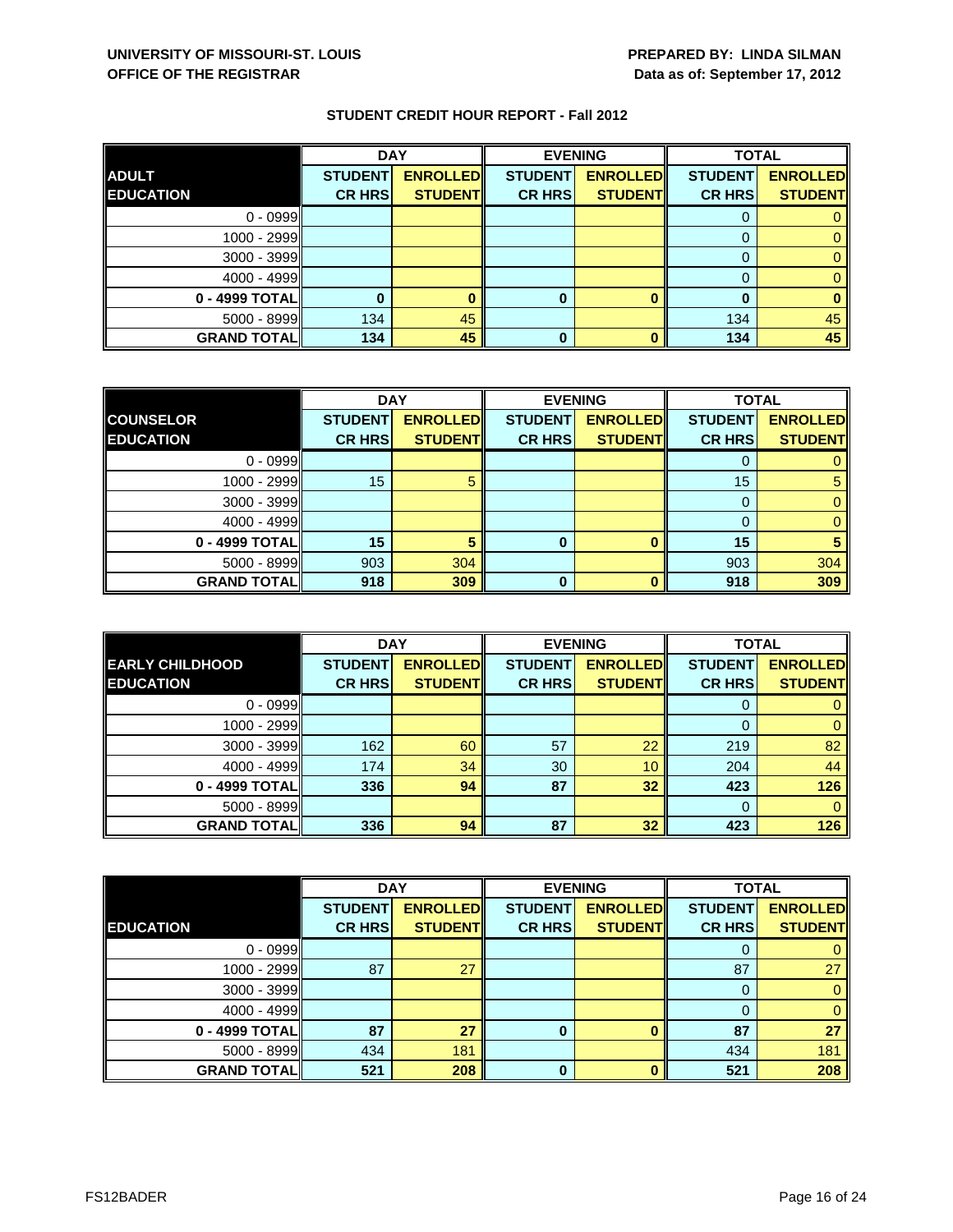|                       | <b>DAY</b>     |                 |                | <b>EVENING</b>  | <b>TOTAL</b>   |                 |
|-----------------------|----------------|-----------------|----------------|-----------------|----------------|-----------------|
| <b>EDUCATIONAL</b>    | <b>STUDENT</b> | <b>ENROLLED</b> | <b>STUDENT</b> | <b>ENROLLED</b> | <b>STUDENT</b> | <b>ENROLLED</b> |
| <b>ADMINISTRATION</b> | <b>CR HRS</b>  | <b>STUDENT</b>  | <b>CR HRS</b>  | <b>STUDENT</b>  | <b>CR HRS</b>  | <b>STUDENT</b>  |
| $0 - 0999$            |                |                 |                |                 |                |                 |
| 1000 - 2999           |                |                 |                |                 |                |                 |
| $3000 - 3999$         |                |                 |                |                 |                |                 |
| $4000 - 4999$         |                |                 |                |                 |                |                 |
| 0 - 4999 TOTAL        |                |                 | 0              |                 |                |                 |
| $5000 - 8999$         | 438            | 146             |                |                 | 438            | 146             |
| <b>GRAND TOTALI</b>   | 438            | 146             | 0              |                 | 438            | 146             |

|                    | <b>DAY</b>     |                 | <b>EVENING</b> |                 | <b>TOTAL</b>   |                 |
|--------------------|----------------|-----------------|----------------|-----------------|----------------|-----------------|
| <b>EDUCATIONAL</b> | <b>STUDENT</b> | <b>ENROLLED</b> | <b>STUDENT</b> | <b>ENROLLED</b> | <b>STUDENT</b> | <b>ENROLLED</b> |
| <b>FOUNDATIONS</b> | <b>CR HRS</b>  | <b>STUDENT</b>  | <b>CR HRS</b>  | <b>STUDENT</b>  | <b>CR HRS</b>  | <b>STUDENT</b>  |
| $0 - 0999$         |                |                 |                |                 |                |                 |
| 1000 - 2999        |                |                 |                |                 |                |                 |
| $3000 - 3999$      |                |                 |                |                 |                |                 |
| $4000 - 4999$      |                |                 |                |                 |                |                 |
| 0 - 4999 TOTAL     |                |                 | O              |                 |                |                 |
| $5000 - 8999$      |                |                 |                |                 |                |                 |
| <b>GRAND TOTAL</b> |                |                 |                |                 |                |                 |

|                    | <b>DAY</b>     |                  | <b>EVENING</b> |                 | <b>TOTAL</b>   |                 |
|--------------------|----------------|------------------|----------------|-----------------|----------------|-----------------|
| <b>EDUCATIONAL</b> | <b>STUDENT</b> | <b>ENROLLEDI</b> | <b>STUDENT</b> | <b>ENROLLED</b> | <b>STUDENT</b> | <b>ENROLLED</b> |
| <b>PSYCHOLOGY</b>  | <b>CR HRS</b>  | <b>STUDENT</b>   | <b>CR HRS</b>  | <b>STUDENT</b>  | <b>CR HRS</b>  | <b>STUDENT</b>  |
| $0 - 0999$         |                |                  |                |                 |                |                 |
| $1000 - 2999$      | 282            | 94               | 36             | 12              | 318            | 106             |
| $3000 - 3999$      | 222            | 74               | 48             | 16              | 270            | 90              |
| $4000 - 4999$      |                |                  |                |                 | 0              | 0               |
| 0 - 4999 TOTAL     | 504            | 168              | 84             | 28              | 588            | 196             |
| $5000 - 8999$      | 584            | 189              |                |                 | 584            | 189             |
| <b>GRAND TOTAL</b> | 1,088          | 357              | 84             | 28              | 1,172          | 385             |

|                    | <b>DAY</b>     |                 |                | <b>EVENING</b>  | <b>TOTAL</b>   |                 |
|--------------------|----------------|-----------------|----------------|-----------------|----------------|-----------------|
| <b>EDUCATIONAL</b> | <b>STUDENT</b> | <b>ENROLLED</b> | <b>STUDENT</b> | <b>ENROLLED</b> | <b>STUDENT</b> | <b>ENROLLED</b> |
| <b>RESEARCH</b>    | <b>CR HRS</b>  | <b>STUDENT</b>  | <b>CR HRS</b>  | <b>STUDENT</b>  | <b>CR HRS</b>  | <b>STUDENT</b>  |
| $0 - 0999$         |                |                 |                |                 | U              | 0               |
| 1000 - 2999        |                |                 |                |                 | 0              | $\mathbf{0}$    |
| $3000 - 3999$      |                |                 |                |                 | 0              | $\mathbf{0}$    |
| $4000 - 4999$      |                |                 |                |                 | 0              | $\mathbf{0}$    |
| 0 - 4999 TOTAL     |                |                 | 0              |                 | 0              | $\bf{0}$        |
| $5000 - 8999$      | 504            | 168             |                |                 | 504            | 168             |
| <b>GRAND TOTAL</b> | 504            | 168             | $\bf{0}$       | n               | 504            | 168             |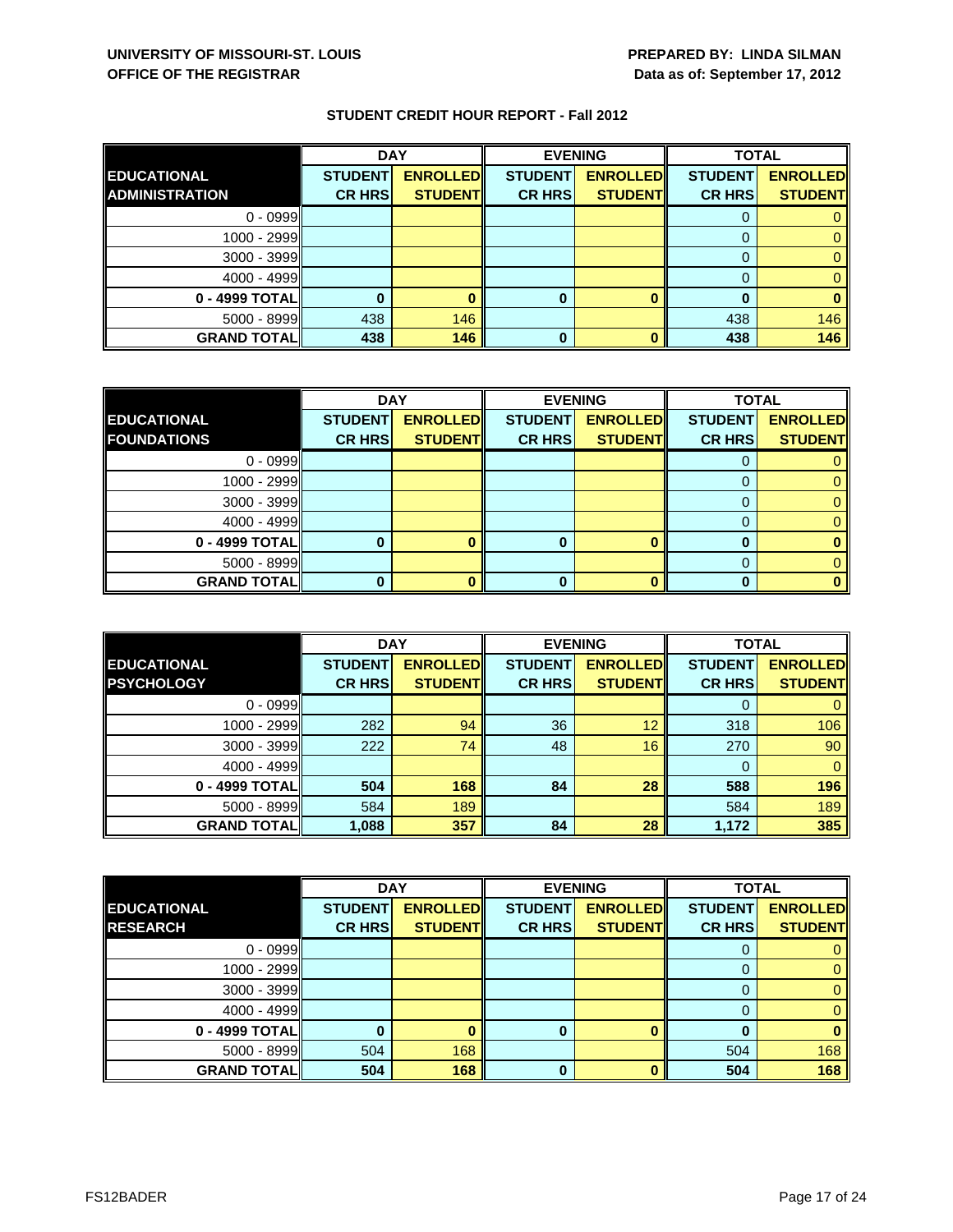|                    | <b>DAY</b>     |                 |                | <b>EVENING</b>  | <b>TOTAL</b>   |                 |
|--------------------|----------------|-----------------|----------------|-----------------|----------------|-----------------|
| <b>EDUCATIONAL</b> | <b>STUDENT</b> | <b>ENROLLED</b> | <b>STUDENT</b> | <b>ENROLLED</b> | <b>STUDENT</b> | <b>ENROLLED</b> |
| <b>TECHNOLOGY</b>  | <b>CR HRS</b>  | <b>STUDENT</b>  | <b>CR HRS</b>  | <b>STUDENT</b>  | <b>CR HRS</b>  | <b>STUDENT</b>  |
| $0 - 0999$         |                |                 |                |                 |                |                 |
| $1000 - 2999$      |                |                 |                |                 |                |                 |
| $3000 - 3999$      |                |                 |                |                 |                |                 |
| $4000 - 4999$      |                |                 |                |                 |                |                 |
| 0 - 4999 TOTAL     |                |                 | 0              |                 | O              |                 |
| $5000 - 8999$      | 33             | 11              |                |                 | 33             |                 |
| <b>GRAND TOTAL</b> | 33             | 11              | ŋ              |                 | 33             |                 |

|                    | <b>DAY</b>     |                 | <b>EVENING</b> |                  | <b>TOTAL</b>   |                 |
|--------------------|----------------|-----------------|----------------|------------------|----------------|-----------------|
| <b>ELEMENTARY</b>  | <b>STUDENT</b> | <b>ENROLLED</b> | <b>STUDENT</b> | <b>ENROLLEDI</b> | <b>STUDENT</b> | <b>ENROLLED</b> |
| <b>EDUCATION</b>   | <b>CR HRS</b>  | <b>STUDENTI</b> | <b>CR HRS</b>  | <b>STUDENTI</b>  | <b>CR HRS</b>  | <b>STUDENT</b>  |
| $0 - 0999$         |                |                 |                |                  |                |                 |
| 1000 - 2999        |                |                 |                |                  | 0              |                 |
| $3000 - 3999$      | 327            | 109             | 30             | 10               | 357            | 119             |
| $4000 - 4999$      | 1,161          | 299             | 225            | 75               | 1,386          | 374             |
| 0 - 4999 TOTAL     | 1,488          | 408             | 255            | 85               | 1,743          | 493             |
| $5000 - 8999$      | 228            | 76              |                |                  | 228            | 76              |
| <b>GRAND TOTAL</b> | 1,716          | 484             | 255            | 85               | 1,971          | 569             |

|                             | <b>DAY</b>     |                 |                | <b>EVENING</b>  | <b>TOTAL</b>   |                 |
|-----------------------------|----------------|-----------------|----------------|-----------------|----------------|-----------------|
|                             | <b>STUDENT</b> | <b>ENROLLED</b> | <b>STUDENT</b> | <b>ENROLLED</b> | <b>STUDENT</b> | <b>ENROLLED</b> |
| <b>HEALTH &amp; PHYS ED</b> | <b>CR HRS</b>  | <b>STUDENT</b>  | <b>CR HRS</b>  | <b>STUDENT</b>  | <b>CR HRS</b>  | <b>STUDENT</b>  |
| $0 - 0999$                  |                |                 |                |                 | O              |                 |
| 1000 - 2999                 |                |                 |                |                 |                |                 |
| $3000 - 3999$               |                |                 |                |                 |                |                 |
| $4000 - 4999$               |                |                 |                |                 |                |                 |
| 0 - 4999 TOTAL              |                |                 |                |                 |                |                 |
| $5000 - 8999$               |                |                 |                |                 |                |                 |
| <b>GRAND TOTAL</b>          |                |                 | 0              |                 |                |                 |

|                         | <b>DAY</b>     |                 | <b>EVENING</b> |                 | <b>TOTAL</b>   |                 |
|-------------------------|----------------|-----------------|----------------|-----------------|----------------|-----------------|
|                         | <b>STUDENT</b> | <b>ENROLLED</b> | <b>STUDENT</b> | <b>ENROLLED</b> | <b>STUDENT</b> | <b>ENROLLED</b> |
| <b>HIGHER EDUCATION</b> | <b>CR HRS</b>  | <b>STUDENT</b>  | <b>CR HRS</b>  | <b>STUDENT</b>  | <b>CR HRS</b>  | <b>STUDENT</b>  |
| $0 - 0999$              |                |                 |                |                 |                |                 |
| 1000 - 2999             |                |                 |                |                 | 0              | 0               |
| $3000 - 3999$           |                |                 |                |                 | 0              | 0               |
| $4000 - 4999$           |                |                 |                |                 |                | 0               |
| 0 - 4999 TOTAL          |                |                 | 0              |                 |                | 0               |
| $5000 - 8999$           | 127            | 43              |                |                 | 127            | 43              |
| <b>GRAND TOTAL</b>      | 127            | 43              | $\Omega$       |                 | 127            | 43              |

|           | <b>DAY</b> | <b>EVENING</b> | <b>TATA!</b><br><u>ль</u> |  |
|-----------|------------|----------------|---------------------------|--|
| ES12RADER |            |                | of 24<br>Page 18<br>- - - |  |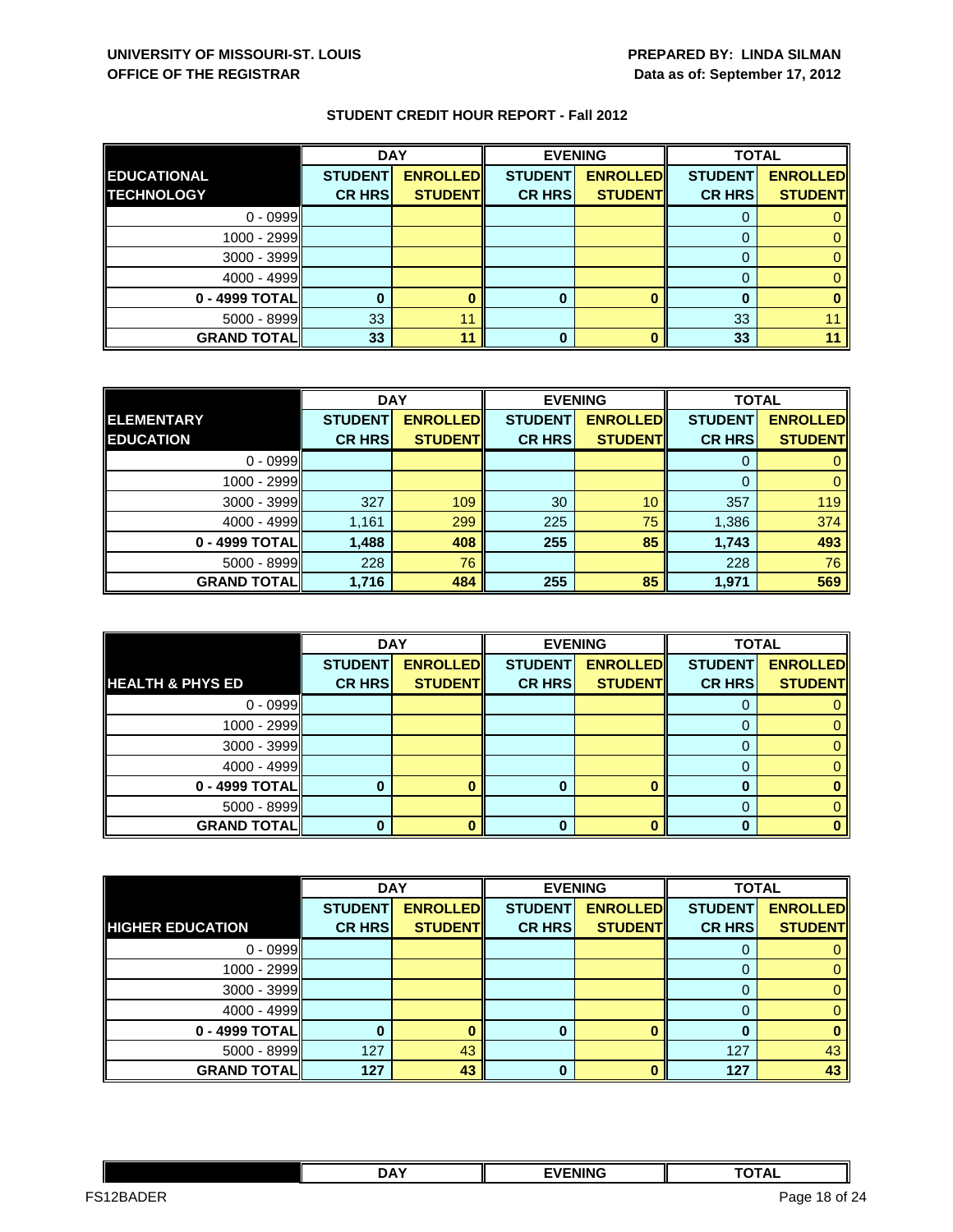|                         | <b>STUDENT</b> | <b>ENROLLED</b> | <b>STUDENT</b> | <b>ENROLLED</b> | <b>STUDENT</b> | <b>ENROLLED</b> |
|-------------------------|----------------|-----------------|----------------|-----------------|----------------|-----------------|
| <b>MIDDLE EDUCATION</b> | <b>CR HRS</b>  | <b>STUDENT</b>  | <b>CR HRS</b>  | <b>STUDENT</b>  | <b>CR HRS</b>  | <b>STUDENT</b>  |
| $0 - 0999$              |                |                 |                |                 |                |                 |
| 1000 - 2999             |                |                 |                |                 |                |                 |
| $3000 - 3999$           |                |                 |                |                 |                |                 |
| $4000 - 4999$           | 57             | 19              |                |                 | 57             | 19              |
| $0 - 4999$ TOTAL        | 57             | 19              |                |                 | 57             | 19              |
| $5000 - 8999$           |                |                 |                |                 |                |                 |
| <b>GRAND TOTAL</b>      | 57             | 19              |                |                 | 57             | 19              |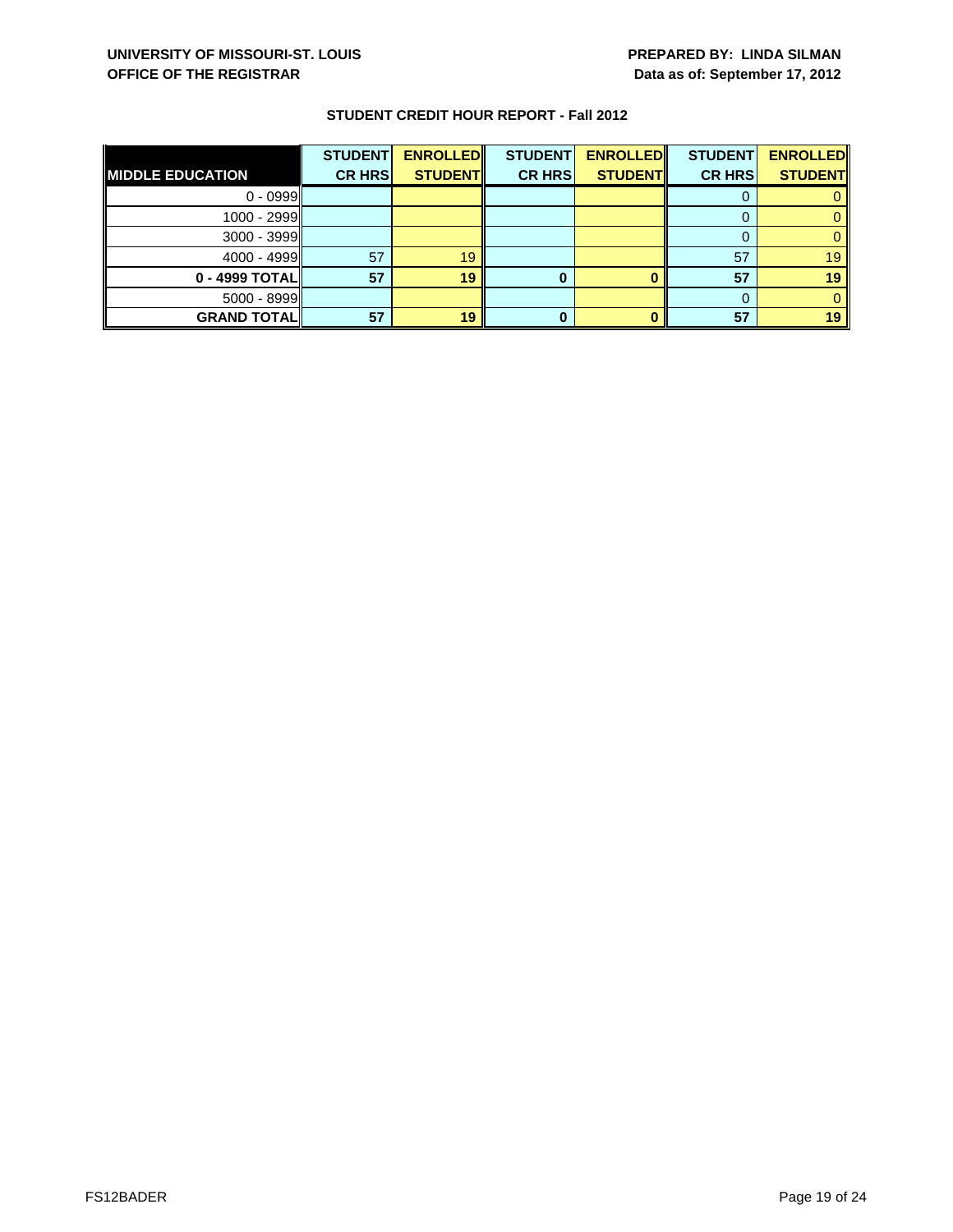|                    | <b>DAY</b>     |                 | <b>EVENING</b>  |                 | <b>TOTAL</b>   |                 |
|--------------------|----------------|-----------------|-----------------|-----------------|----------------|-----------------|
| <b>PHYSICAL</b>    | <b>STUDENT</b> | <b>ENROLLED</b> | <b>STUDENT</b>  | <b>ENROLLED</b> | <b>STUDENT</b> | <b>ENROLLED</b> |
| <b>EDUCATION</b>   | <b>CR HRS</b>  | <b>STUDENT</b>  | <b>CR HRS</b>   | <b>STUDENT</b>  | <b>CR HRS</b>  | <b>STUDENT</b>  |
| $0 - 0999$         |                |                 |                 |                 |                |                 |
| 1000 - 2999        | 81             | 27              |                 |                 | 81             | 27              |
| $3000 - 3999$      | 787            | 261             | 32 <sup>°</sup> | 16              | 819            | 277             |
| $4000 - 4999$      | 138            | 23              |                 |                 | 138            | 23              |
| 0 - 4999 TOTAL     | 1,006          | 311             | 32              | 16              | 1,038          | 327             |
| $5000 - 8999$      | 12             | 4               |                 |                 | 12             |                 |
| <b>GRAND TOTAL</b> | 1,018          | 315             | 32 <sup>°</sup> | 16              | 1,050          | 331             |

|                    | <b>DAY</b>     |                 | <b>EVENING</b> |                 | <b>TOTAL</b>   |                 |
|--------------------|----------------|-----------------|----------------|-----------------|----------------|-----------------|
| <b>SECONDARY</b>   | <b>STUDENT</b> | <b>ENROLLED</b> | <b>STUDENT</b> | <b>ENROLLED</b> | <b>STUDENT</b> | <b>ENROLLED</b> |
| <b>EDUCATION</b>   | <b>CR HRS</b>  | <b>STUDENT</b>  | <b>CR HRS</b>  | <b>STUDENT</b>  | <b>CR HRS</b>  | <b>STUDENT</b>  |
| $0 - 0999$         |                |                 |                |                 |                |                 |
| 1000 - 2999        |                |                 |                |                 |                |                 |
| 3000 - 3999        | 9              |                 |                |                 | 9              |                 |
| $4000 - 4999$      | 509            | 120             | 30             | 10              | 539            | 130             |
| 0 - 4999 TOTAL     | 518            | 123             | 30             | 10              | 548            | 133             |
| 5000 - 8999        | 119            | 41              |                |                 | 119            | 41              |
| <b>GRAND TOTAL</b> | 637            | 164             | 30             | 10              | 667            | 174             |

|                    | <b>DAY</b>     |                  | <b>EVENING</b> |                 | <b>TOTAL</b>   |                 |
|--------------------|----------------|------------------|----------------|-----------------|----------------|-----------------|
| <b>SPECIAL</b>     | <b>STUDENT</b> | <b>ENROLLEDI</b> | <b>STUDENT</b> | <b>ENROLLED</b> | <b>STUDENT</b> | <b>ENROLLED</b> |
| <b>EDUCATION</b>   | <b>CR HRS</b>  | <b>STUDENT</b>   | <b>CR HRS</b>  | <b>STUDENT</b>  | <b>CR HRS</b>  | <b>STUDENT</b>  |
| $0 - 0999$         |                |                  |                |                 |                |                 |
| $1000 - 2999$      |                |                  |                |                 | $\Omega$       | 0               |
| $3000 - 3999$      | 87             | 29               | 57             | 19              | 144            | 48              |
| $4000 - 4999$      | 162            | 27               | 108            | 36              | 270            | 63              |
| 0 - 4999 TOTAL     | 249            | 56               | 165            | 55              | 414            | 111             |
| $5000 - 8999$      | 300            | 100              |                |                 | 300            | 100             |
| <b>GRAND TOTAL</b> | 549            | 156              | 165            | 55              | 714            | 211             |

|                     | <b>DAY</b>     |                 | <b>EVENING</b> |                 | <b>TOTAL</b>   |                 |
|---------------------|----------------|-----------------|----------------|-----------------|----------------|-----------------|
| <b>TEACHER</b>      | <b>STUDENT</b> | <b>ENROLLED</b> | <b>STUDENT</b> | <b>ENROLLED</b> | <b>STUDENT</b> | <b>ENROLLED</b> |
| <b>EDUCATION</b>    | <b>CR HRS</b>  | <b>STUDENT</b>  | <b>CR HRS</b>  | <b>STUDENT</b>  | <b>CR HRS</b>  | <b>STUDENT</b>  |
| $0 - 0999$          |                |                 |                |                 | 0              | $\mathbf{0}$    |
| 1000 - 2999         | 252            | 84              | 81             | 27              | 333            | 111             |
| $3000 - 3999$       | 834            | 278             | 147            | 49              | 981            | 327             |
| $4000 - 4999$       | 90             | 30              | 90             | 30              | 180            | 60              |
| 0 - 4999 TOTAL      | 1,176          | 392             | 318            | 106             | 1,494          | 498             |
| $5000 - 8999$       | 854            | 272             |                |                 | 854            | 272             |
| <b>GRAND TOTALI</b> | 2,030          | 664             | 318            | 106             | 2,348          | 770             |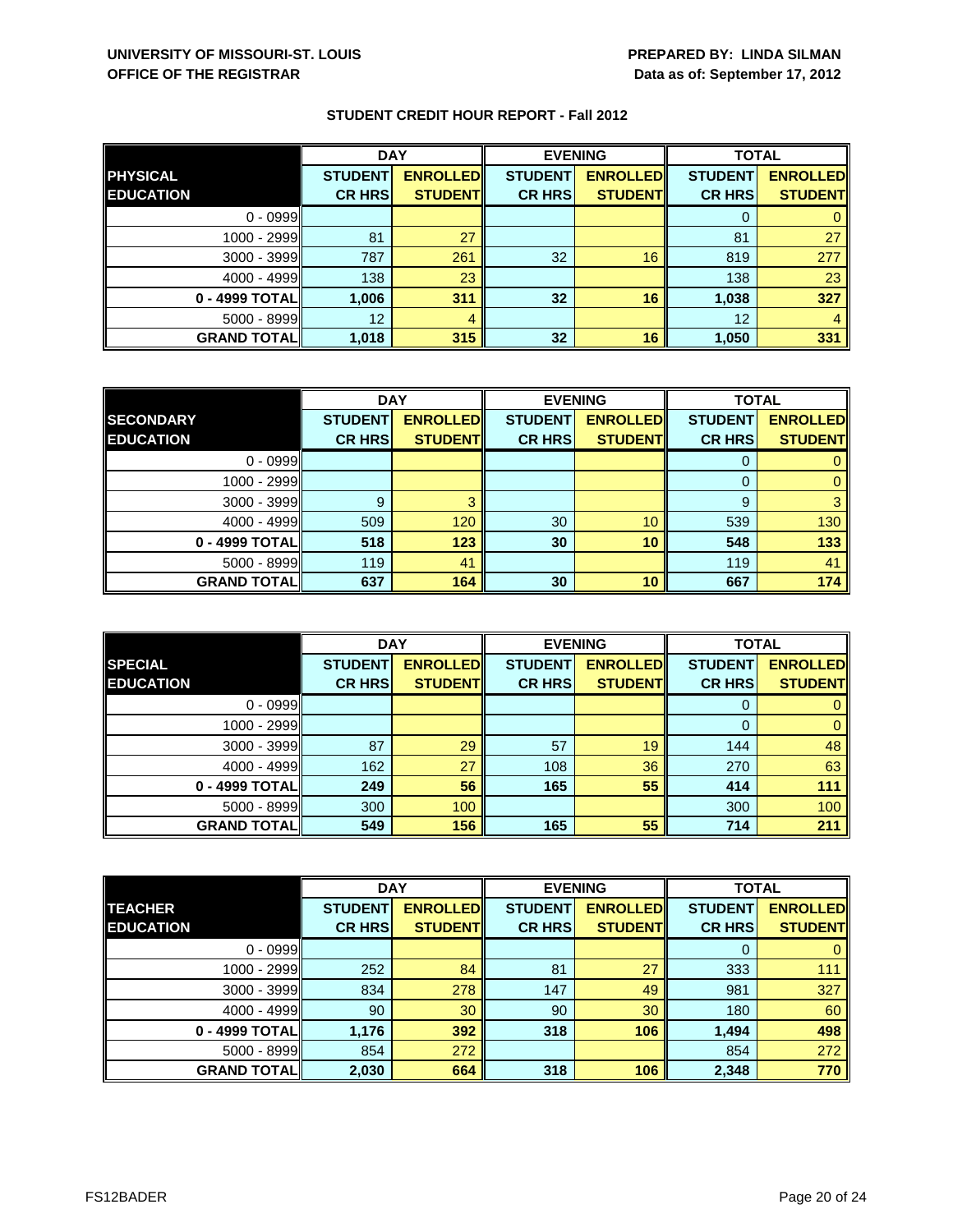|                           | <b>DAY</b>     |                 | <b>EVENING</b> |                  | <b>TOTAL</b>   |                 |
|---------------------------|----------------|-----------------|----------------|------------------|----------------|-----------------|
| <b>TOTAL COLLEGE OF</b>   | <b>STUDENT</b> | <b>ENROLLED</b> | <b>STUDENT</b> | <b>ENROLLEDI</b> | <b>STUDENT</b> | <b>ENROLLED</b> |
| <b>ARTS &amp; SCIENCE</b> | <b>CR HRS</b>  | <b>STUDENT</b>  | <b>CR HRS</b>  | <b>STUDENT</b>   | <b>CR HRS</b>  | <b>STUDENT</b>  |
| $0 - 0999$                | 171            | 57              | 54             | 18               | 225            | 75              |
| 1000 - 2999               | 38,411         | 12,253          | 5,307          | 1,646            | 43,718         | 13,899          |
| $3000 - 3999$             | 8,608          | 2,913           | 1,058          | 359              | 9,666          | 3,272           |
| $4000 - 4999$             | 4,732          | 1,692           | 1,593          | 524              | 6,325          | 2,216           |
| 0 - 4999 TOTAL            | 51,922         | 16,915          | 8,012          | 2,547            | 59,934         | 19,462          |
| 5000 - 8999               | 5,029          | 1,864           | 0              |                  | 5,029          | 1,864           |
| <b>GRAND TOTALI</b>       | 56,951         | 18,779          | 8,012          | 2,547            | 64,963         | 21,326          |

|                                | <b>DAY</b>     |                 | <b>EVENING</b> |                 | <b>TOTAL</b>   |                 |
|--------------------------------|----------------|-----------------|----------------|-----------------|----------------|-----------------|
| <b>TOTAL COLLEGE OF</b>        | <b>STUDENT</b> | <b>ENROLLED</b> | <b>STUDENT</b> | <b>ENROLLED</b> | <b>STUDENT</b> | <b>ENROLLED</b> |
| <b>BUSINESS ADMINISTRATION</b> | <b>CR HRS</b>  | <b>STUDENT</b>  | <b>CR HRS</b>  | <b>STUDENTI</b> | <b>CR HRS</b>  | <b>STUDENT</b>  |
| $0 - 0999$                     |                |                 | 0              |                 |                |                 |
| 1000 - 2999                    | 3,987          | 1,329           | 945            | 315             | 4,932          | 1,644           |
| $3000 - 3999$                  | 6,585          | 2,211           | 2,740          | 924             | 9,325          | 3,135           |
| $4000 - 4999$                  | 486            | 162             | 576            | 192             | 1,062          | 354             |
| 0 - 4999 TOTAL                 | 11,058         | 3,702           | 4,261          | 1,431           | 15,319         | 5,133           |
| 5000 - 8999                    | 2,855          | 963             | 0              |                 | 2,855          | 963             |
| <b>GRAND TOTAL</b>             | 13,913         | 4,665           | 4,261          | 1,431           | 18,174         | 6,096           |

|                                             | <b>DAY</b>                      |                                   | <b>EVENING</b>                  |                                   | <b>TOTAL</b>                    |                                   |
|---------------------------------------------|---------------------------------|-----------------------------------|---------------------------------|-----------------------------------|---------------------------------|-----------------------------------|
| <b>TOTAL COLLEGE OF</b><br><b>EDUCATION</b> | <b>STUDENT</b><br><b>CR HRS</b> | <b>ENROLLED</b><br><b>STUDENT</b> | <b>STUDENT</b><br><b>CR HRS</b> | <b>ENROLLED</b><br><b>STUDENT</b> | <b>STUDENT</b><br><b>CR HRS</b> | <b>ENROLLED</b><br><b>STUDENT</b> |
| $0 - 0999$                                  |                                 |                                   | Ü                               | Ü                                 | U                               |                                   |
| 1000 - 2999                                 | 717                             | 237                               | 117                             | 39                                | 834                             | 276                               |
| $3000 - 3999$                               | 2,428                           | 814                               | 371                             | 132                               | 2,799                           | 946                               |
| $4000 - 4999$                               | 2,291                           | 552                               | 483                             | 161                               | 2,774                           | 713                               |
| 0 - 4999 TOTAL                              | 5,436                           | 1,603                             | 971                             | 332                               | 6,407                           | 1,935                             |
| $5000 - 8999$                               | 4,670                           | 1,580                             | 0                               | 0                                 | 4,670                           | 1,580                             |
| <b>GRAND TOTALI</b>                         | 10,106                          | 3,183                             | 971                             | 332                               | 11,077                          | 3,515                             |

|                              | <b>DAY</b>     |                 | <b>EVENING</b> |                 | <b>TOTAL</b>   |                 |
|------------------------------|----------------|-----------------|----------------|-----------------|----------------|-----------------|
| <b>TOTAL COLLEGE OF</b>      | <b>STUDENT</b> | <b>ENROLLED</b> | <b>STUDENT</b> | <b>ENROLLED</b> | <b>STUDENT</b> | <b>ENROLLED</b> |
| <b>FINE ARTS &amp; COMM.</b> | <b>CR HRS</b>  | <b>STUDENT</b>  | <b>CR HRS</b>  | <b>STUDENT</b>  | <b>CR HRS</b>  | <b>STUDENT</b>  |
| $0 - 0999$                   |                |                 | 0              |                 | U              | $\mathbf{0}$    |
| 1000 - 2999                  | 7,641          | 2,871           | 739            | 261             | 8,380          | 3,132           |
| $3000 - 3999$                | 2,451          | 861             | 165            | 55              | 2,616          | 916             |
| $4000 - 4999$                | 586            | 195             | 0              |                 | 586            | 195             |
| 0 - 4999 TOTAL               | 10,678         | 3,927           | 904            | 316             | 11,582         | 4,243           |
| $5000 - 8999$                | 151            | 51              | 0              |                 | 151            | 51              |
| <b>GRAND TOTALI</b>          | 10,829         | 3,978           | 904            | 316             | 11,733         | 4,294           |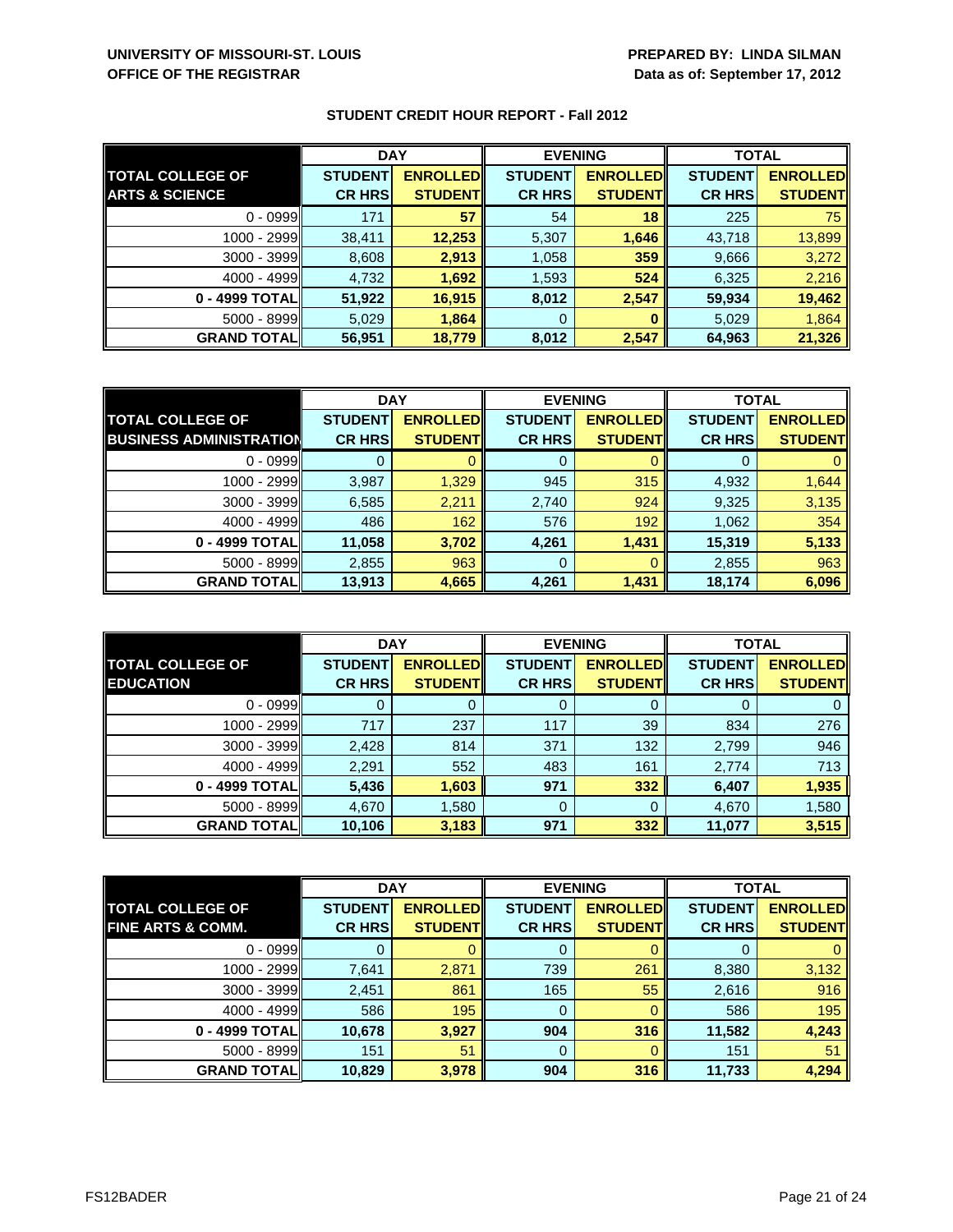|                             | <b>DAY</b>     |                 | <b>EVENING</b> |                 | <b>TOTAL</b>   |                 |
|-----------------------------|----------------|-----------------|----------------|-----------------|----------------|-----------------|
| <b>UMSL/WU ENGINEERING</b>  | <b>STUDENT</b> | <b>ENROLLED</b> | <b>STUDENT</b> | <b>ENROLLED</b> | <b>STUDENT</b> | <b>ENROLLED</b> |
| <b>PRE-ENGINEERING INC</b>  | <b>CR HRS</b>  | <b>STUDENT</b>  | <b>CR HRS</b>  | <b>STUDENT</b>  | <b>CR HRS</b>  | <b>STUDENT</b>  |
| 0 - 0999 Pre-Engineering    |                |                 |                |                 | 0              |                 |
| 1000 - 2999 Pre-Engineering |                |                 |                |                 | $\mathbf{0}$   |                 |
| $0 - 0999$                  |                |                 |                |                 | $\mathbf 0$    |                 |
| 1000 - 2999                 | 194            | 84              | 621            | 250             | 815            | 334             |
| 3000 - 3999                 |                |                 | 618            | 201             | 618            | 201             |
| 4000 - 4999                 |                |                 | 639            | 241             | 639            | 241             |
| 0 - 4999 TOTAL              | 194            | 84              | 1,878          | 692             | 2,072          | 776             |
| $5000 - 8999$               |                |                 |                |                 | 0              |                 |
| <b>GRAND TOTAL</b>          | 194            | 84              | 1,878          | 692             | 2,072          | 776             |

|                         | <b>DAY</b>     |                 | <b>EVENING</b> |                 | <b>TOTAL</b>   |                 |
|-------------------------|----------------|-----------------|----------------|-----------------|----------------|-----------------|
| <b>TOTAL COLLEGE OF</b> | <b>STUDENT</b> | <b>ENROLLED</b> | <b>STUDENT</b> | <b>ENROLLED</b> | <b>STUDENT</b> | <b>ENROLLED</b> |
| <b>NURSING</b>          | <b>CR HRS</b>  | <b>STUDENT</b>  | <b>CR HRS</b>  | <b>STUDENT</b>  | <b>CR HRS</b>  | <b>STUDENT</b>  |
| $0 - 0999$              |                |                 |                |                 |                |                 |
| 1000 - 2999             | 597            | 240             |                |                 | 597            | 240             |
| $3000 - 3999$           | 3,833          | 1,009           | 911            | 260             | 4,744          | 1,269           |
| $4000 - 4999$           | 407            | 98              |                |                 | 407            | 98              |
| 0 - 4999 TOTAL          | 4,837          | 1,347           | 911            | 260             | 5,748          | 1,607           |
| $5000 - 8999$           | 974            | 317             |                |                 | 974            | 317             |
| <b>GRAND TOTAL</b>      | 5,811          | 1,664           | 911            | 260             | 6,722          | 1,924           |

|                         | <b>DAY</b>     |                 | <b>EVENING</b> |                 | <b>TOTAL</b>   |                 |
|-------------------------|----------------|-----------------|----------------|-----------------|----------------|-----------------|
| <b>TOTAL COLLEGE OF</b> | <b>STUDENT</b> | <b>ENROLLED</b> | <b>STUDENT</b> | <b>ENROLLED</b> | <b>STUDENT</b> | <b>ENROLLED</b> |
| <b>OPTOMETRY</b>        | <b>CR HRS</b>  | <b>STUDENT</b>  | <b>CR HRS</b>  | <b>STUDENT</b>  | <b>CR HRS</b>  | <b>STUDENT</b>  |
| $0 - 0999$              |                |                 |                |                 |                |                 |
| 1000 - 2999             |                |                 |                |                 |                |                 |
| 3000 - 3999             |                |                 |                |                 |                |                 |
| $4000 - 4999$           |                |                 |                |                 |                |                 |
| 0 - 4999 TOTAL          |                |                 | 0              |                 |                |                 |
| $5000 - 8999$           | 3,469          | 966             |                |                 | 3,469          | 966             |
| <b>GRAND TOTAL</b>      | 3,469          | 966             | 0              |                 | 3,469          | 966             |

|                    | <b>DAY</b>     |                 | <b>EVENING</b> |                 | <b>TOTAL</b>   |                 |
|--------------------|----------------|-----------------|----------------|-----------------|----------------|-----------------|
| <b>TOTAL</b>       | <b>STUDENT</b> | <b>ENROLLED</b> | <b>STUDENT</b> | <b>ENROLLED</b> | <b>STUDENT</b> | <b>ENROLLED</b> |
| <b>GRADUATE</b>    | <b>CR HRS</b>  | <b>STUDENTI</b> | <b>CR HRS</b>  | <b>STUDENT</b>  | <b>CR HRS</b>  | <b>STUDENT</b>  |
| $0 - 0999$         |                |                 |                |                 |                |                 |
| 1000 - 2999        |                |                 |                |                 |                |                 |
| 3000 - 3999        |                |                 |                |                 |                |                 |
| $4000 - 4999$      | 5              |                 |                |                 | 5              |                 |
| 0 - 4999 TOTAL     |                |                 | 0              |                 |                |                 |
| $5000 - 8999$      | 503            | 195             |                |                 | 503            | 195             |
| <b>GRAND TOTAL</b> | 508            | 198             | 0              |                 | 508            | 198             |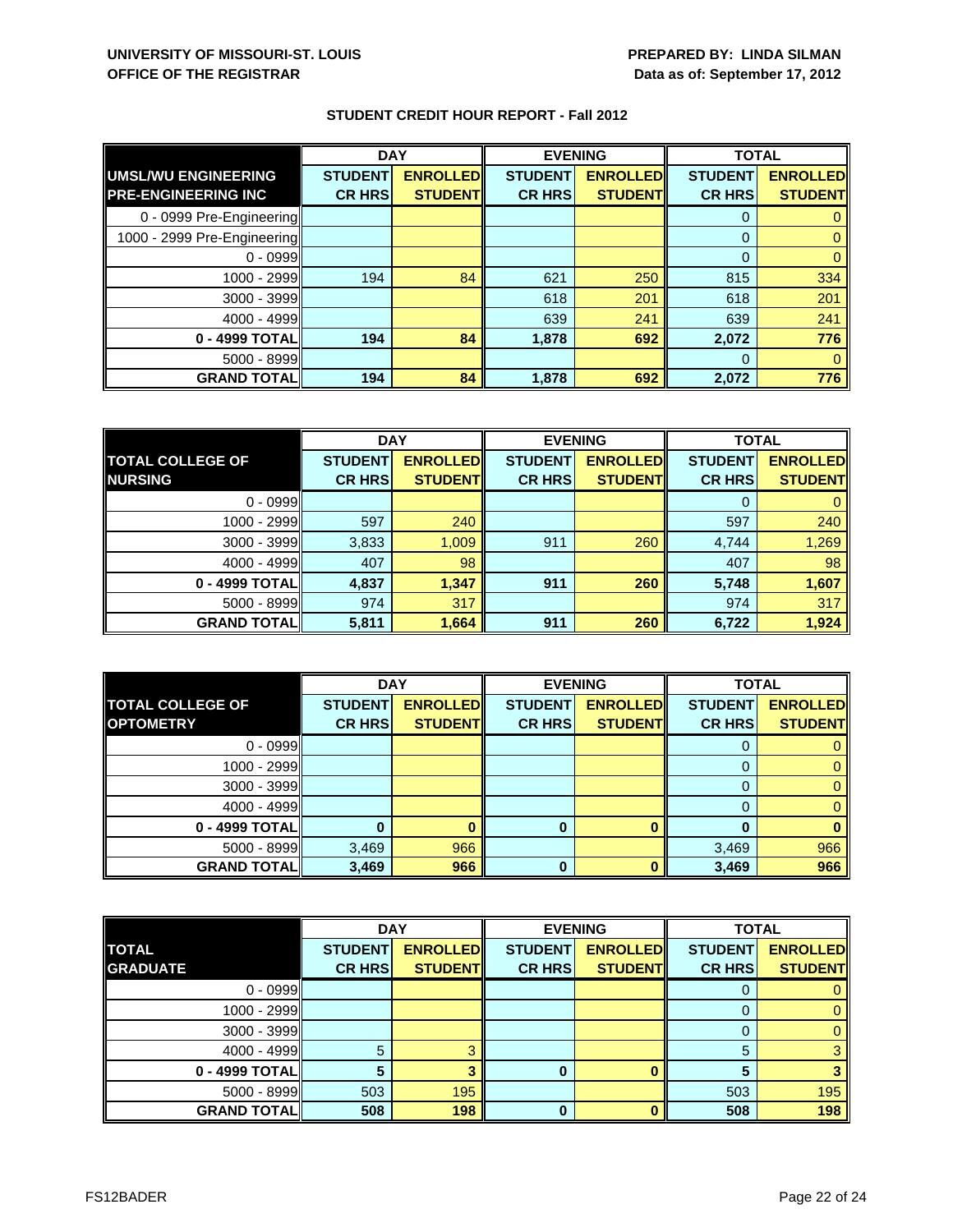|                         | <b>DAY</b>     |                 |                | <b>EVENING</b>  | <b>TOTAL</b>   |                 |
|-------------------------|----------------|-----------------|----------------|-----------------|----------------|-----------------|
| TOTAL AIR &             | <b>STUDENT</b> | <b>ENROLLED</b> | <b>STUDENT</b> | <b>ENROLLED</b> | <b>STUDENT</b> | <b>ENROLLED</b> |
| <b>MILITARY SCIENCE</b> | <b>CR HRS</b>  | <b>STUDENT</b>  | <b>CR HRS</b>  | <b>STUDENT</b>  | <b>CR HRS</b>  | <b>STUDENT</b>  |
| $0 - 0999$              |                |                 |                |                 |                |                 |
| 1000 - 2999             | 36             | 13              |                |                 | 36             | 13.             |
| 3000 - 3999             | 21             |                 |                |                 | 21             |                 |
| $4000 - 4999$           | 3              |                 |                |                 | 3              |                 |
| 0 - 4999 TOTAL          | 60             | 21              | 0              |                 | 60             | 21              |
| 5000 - 8999             |                |                 |                |                 |                |                 |
| <b>GRAND TOTALI</b>     | 60             | 21              |                |                 | 60             | 21              |

|                    | <b>DAY</b>     |                 | <b>EVENING</b> |                 | <b>TOTAL</b>   |                 |
|--------------------|----------------|-----------------|----------------|-----------------|----------------|-----------------|
|                    | <b>STUDENT</b> | <b>ENROLLED</b> | <b>STUDENT</b> | <b>ENROLLED</b> | <b>STUDENT</b> | <b>ENROLLED</b> |
| <b>TOTAL CO-OP</b> | <b>CR HRS</b>  | <b>STUDENT</b>  | <b>CR HRS</b>  | <b>STUDENT</b>  | <b>CR HRS</b>  | <b>STUDENT</b>  |
| $0 - 0999$         |                |                 |                |                 |                |                 |
| $1000 - 2999$      |                |                 |                |                 | 0              |                 |
| $3000 - 3999$      | 52             |                 |                |                 | 52             |                 |
| $4000 - 4999$      | 208.0          | 24              |                |                 | 208            | 24              |
| 0 - 4999 TOTAL     | 260.0          | 27              | 0              |                 | 260.0          | 27              |
| $5000 - 8999$      | 9              |                 |                |                 | 9              |                 |
| <b>GRAND TOTAL</b> | 269.0          | 28              | O              |                 | 269            | 28              |

|                        | <b>DAY</b>     |                  | <b>EVENING</b> |                 | <b>TOTAL</b>   |                 |
|------------------------|----------------|------------------|----------------|-----------------|----------------|-----------------|
|                        | <b>STUDENT</b> | <b>ENROLLEDI</b> | <b>STUDENT</b> | <b>ENROLLED</b> | <b>STUDENT</b> | <b>ENROLLED</b> |
| <b>TOTAL ON CAMPUS</b> | <b>CR HRS</b>  | <b>STUDENT</b>   | <b>CR HRS</b>  | <b>STUDENT</b>  | <b>CR HRS</b>  | <b>STUDENT</b>  |
| $0 - 0999$             | 171            | 57               | 54             | 18              | 225            | 75              |
| $1000 - 2999$          | 51,583         | 17,027           | 7,729          | 2,511           | 59,312         | 19,538          |
| $3000 - 3999$          | 23,978         | 7,818            | 5,863          | 1,931           | 29,841         | 9,749           |
| $4000 - 4999$          | 8,718.0        | 2,727            | 3,291          | 1,118           | 12,009.0       | 3,845           |
| 0 - 4999 TOTAL         | 84,450.0       | 27,629           | 16,937         | 5,578           | 101,387.0      | 33,207          |
| $5000 - 8999$          | 17,660         | 5,937            | 0              | $\Omega$        | 17,660         | 5,937           |
| <b>GRAND TOTALI</b>    | 102,110.0      | 33,566           | 16,937         | 5,578           | 119,047.0      | 39,144          |

| <b>TOTAL OFF CAMPUS</b> | <b>DAY</b>     |                 | <b>EVENING</b> |                 | <b>TOTAL</b>   |                 |
|-------------------------|----------------|-----------------|----------------|-----------------|----------------|-----------------|
| <b>CREDIT HOURS BY</b>  | <b>STUDENT</b> | <b>ENROLLED</b> | <b>STUDENT</b> | <b>ENROLLED</b> | <b>STUDENT</b> | <b>ENROLLED</b> |
| <b>COURSE LEVEL</b>     | <b>CR HRS</b>  | <b>STUDENTI</b> | <b>CR HRS</b>  | <b>STUDENT</b>  | <b>CR HRS</b>  | <b>STUDENT</b>  |
| $0 - 0999$              |                |                 |                |                 |                |                 |
| $1000 - 2999$           | 23,280         | 6,204           | 488            | 120             | 23,768         | 6,324           |
| $3000 - 3999$           | 1,287          | 429             |                |                 | 1,287          | 429             |
| $4000 - 4999$           | 1,103          | 370             |                |                 | 1,103          | 370             |
| 0 - 4999 TOTAL          | 25,670         | 7,003           | 488            | 120             | 26,158         | 7,123           |
| $5000 - 8999$           | 2,814          | 942             |                |                 | 2,814          | 942             |
| <b>GRAND TOTAL</b>      | 28,484         | 7,945           | 488            | 120             | 28,972         | 8,065           |